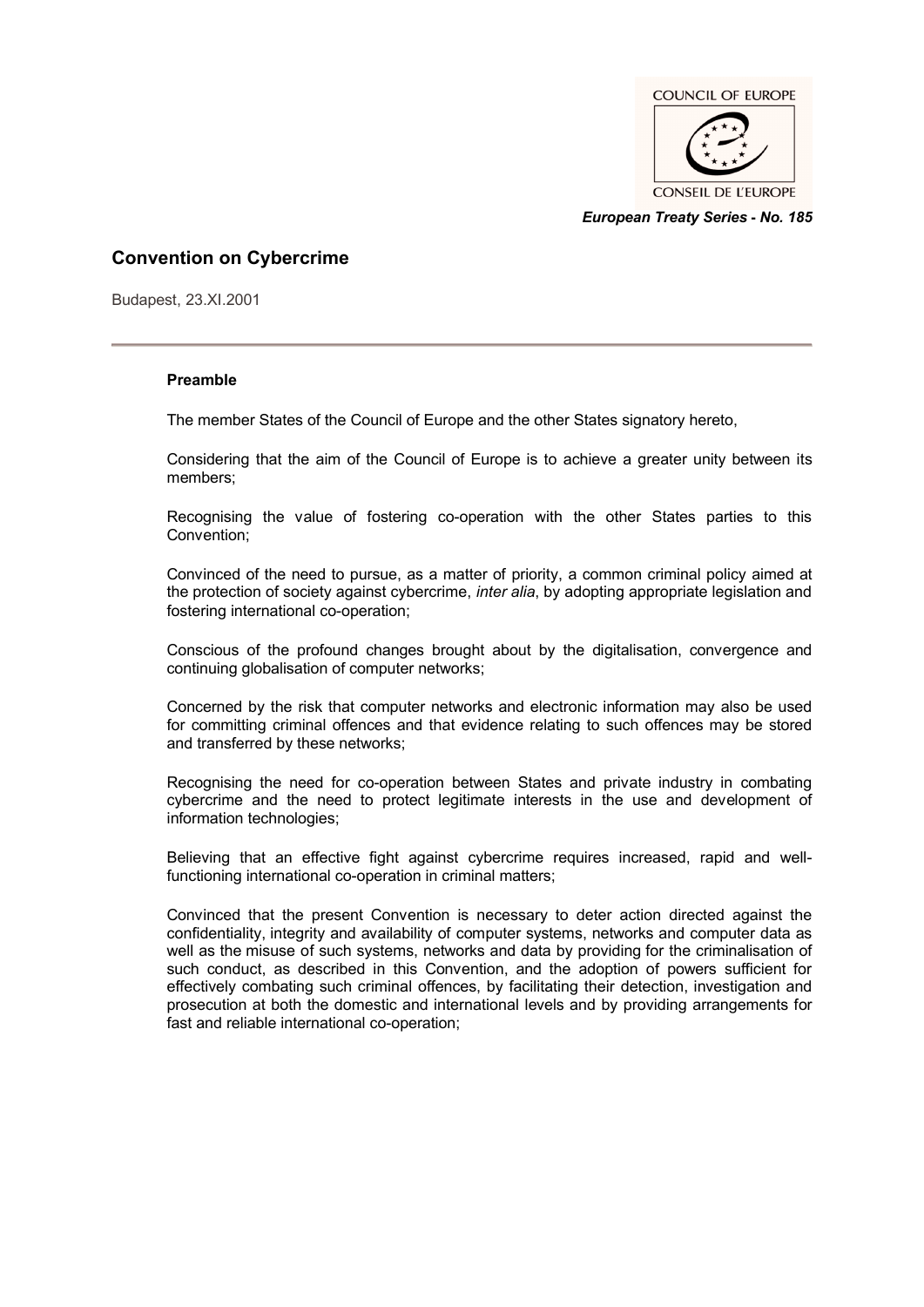Mindful of the need to ensure a proper balance between the interests of law enforcement and respect for fundamental human rights as enshrined in the 1950 Council of Europe Convention for the Protection of Human Rights and Fundamental Freedoms, the 1966 United Nations International Covenant on Civil and Political Rights and other applicable international human rights treaties, which reaffirm the right of everyone to hold opinions without interference, as well as the right to freedom of expression, including the freedom to seek, receive, and impart information and ideas of all kinds, regardless of frontiers, and the rights concerning the respect for privacy;

Mindful also of the right to the protection of personal data, as conferred, for example, by the 1981 Council of Europe Convention for the Protection of Individuals with regard to Automatic Processing of Personal Data;

Considering the 1989 United Nations Convention on the Rights of the Child and the 1999 International Labour Organization Worst Forms of Child Labour Convention;

Taking into account the existing Council of Europe conventions on co-operation in the penal field, as well as similar treaties which exist between Council of Europe member States and other States, and stressing that the present Convention is intended to supplement those conventions in order to make criminal investigations and proceedings concerning criminal offences related to computer systems and data more effective and to enable the collection of evidence in electronic form of a criminal offence;

Welcoming recent developments which further advance international understanding and cooperation in combating cybercrime, including action taken by the United Nations, the OECD, the European Union and the G8;

Recalling Committee of Ministers Recommendations No. R (85) 10 concerning the practical application of the European Convention on Mutual Assistance in Criminal Matters in respect of letters rogatory for the interception of telecommunications, No. R (88) 2 on piracy in the field of copyright and neighbouring rights, No. R (87) 15 regulating the use of personal data in the police sector, No. R (95) 4 on the protection of personal data in the area of telecommunication services, with particular reference to telephone services, as well as No. R (89) 9 on computer-related crime providing guidelines for national legislatures concerning the definition of certain computer crimes and No. R (95) 13 concerning problems of criminal procedural law connected with information technology;

Having regard to Resolution No. 1 adopted by the European Ministers of Justice at their 21st Conference (Prague, 10 and 11 June 1997), which recommended that the Committee of Ministers support the work on cybercrime carried out by the European Committee on Crime Problems (CDPC) in order to bring domestic criminal law provisions closer to each other and enable the use of effective means of investigation into such offences, as well as to Resolution No. 3 adopted at the 23rd Conference of the European Ministers of Justice (London, 8 and 9 June 2000), which encouraged the negotiating parties to pursue their efforts with a view to finding appropriate solutions to enable the largest possible number of States to become parties to the Convention and acknowledged the need for a swift and efficient system of international co-operation, which duly takes into account the specific requirements of the fight against cybercrime;

Having also regard to the Action Plan adopted by the Heads of State and Government of the Council of Europe on the occasion of their Second Summit (Strasbourg, 10 and 11 October 1997), to seek common responses to the development of the new information technologies based on the standards and values of the Council of Europe;

Have agreed as follows: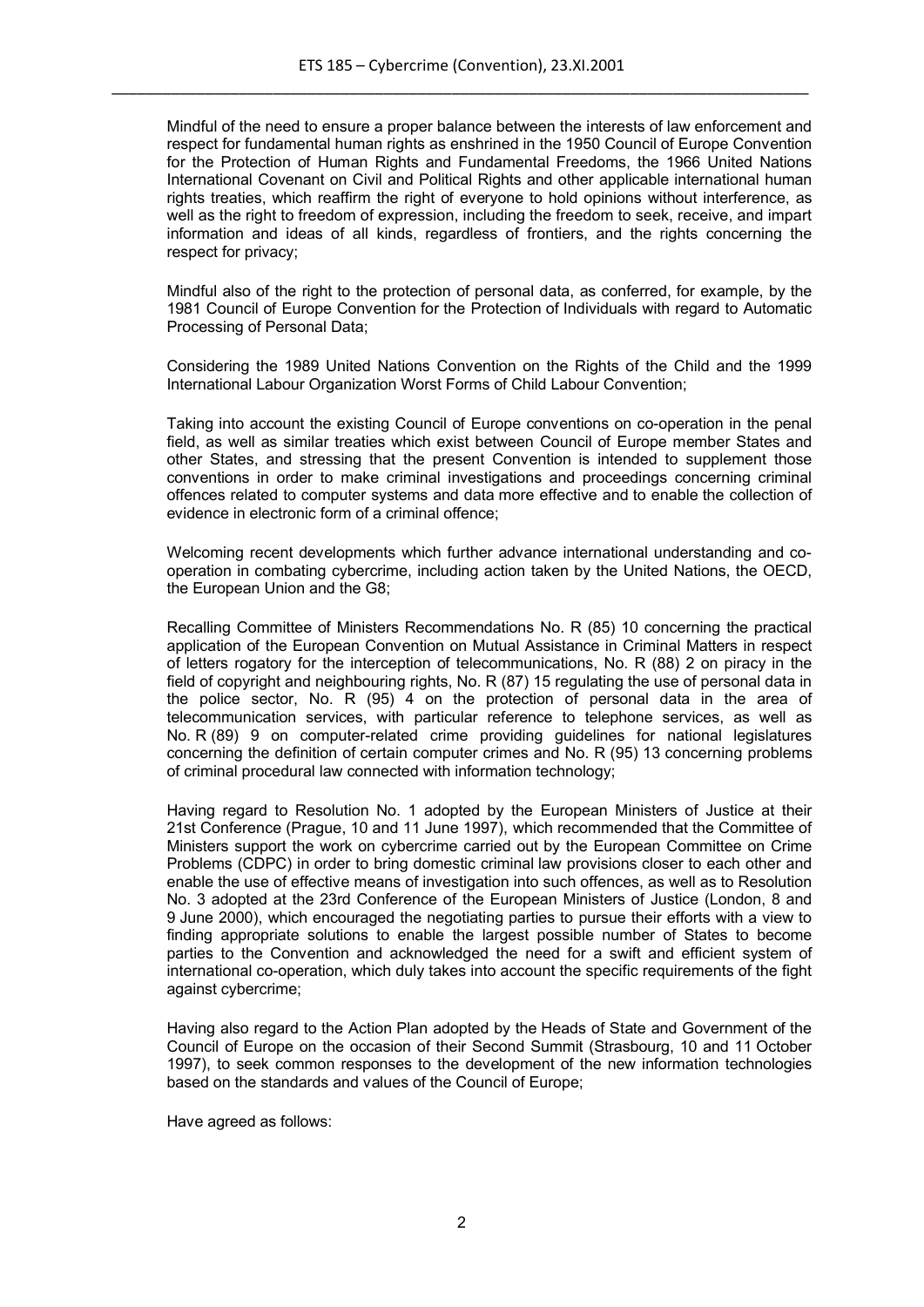### **Chapter I – Use of terms**

#### **Article 1 – Definitions**

For the purposes of this Convention:

- a "computer system" means any device or a group of interconnected or related devices, one or more of which, pursuant to a program, performs automatic processing of data;
- b "computer data" means any representation of facts, information or concepts in a form suitable for processing in a computer system, including a program suitable to cause a computer system to perform a function;
- c "service provider" means:
	- i any public or private entity that provides to users of its service the ability to communicate by means of a computer system, and
	- ii any other entity that processes or stores computer data on behalf of such communication service or users of such service.
- d "traffic data" means any computer data relating to a communication by means of a computer system, generated by a computer system that formed a part in the chain of communication, indicating the communication's origin, destination, route, time, date, size, duration, or type of underlying service.

### **Chapter II – Measures to be taken at the national level**

#### **Section 1 – Substantive criminal law**

*Title 1 – Offences against the confidentiality, integrity and availability of computer data and systems*

#### **Article 2 – Illegal access**

Each Party shall adopt such legislative and other measures as may be necessary to establish as criminal offences under its domestic law, when committed intentionally, the access to the whole or any part of a computer system without right. A Party may require that the offence be committed by infringing security measures, with the intent of obtaining computer data or other dishonest intent, or in relation to a computer system that is connected to another computer system.

### **Article 3 – Illegal interception**

Each Party shall adopt such legislative and other measures as may be necessary to establish as criminal offences under its domestic law, when committed intentionally, the interception without right, made by technical means, of non-public transmissions of computer data to, from or within a computer system, including electromagnetic emissions from a computer system carrying such computer data. A Party may require that the offence be committed with dishonest intent, or in relation to a computer system that is connected to another computer system.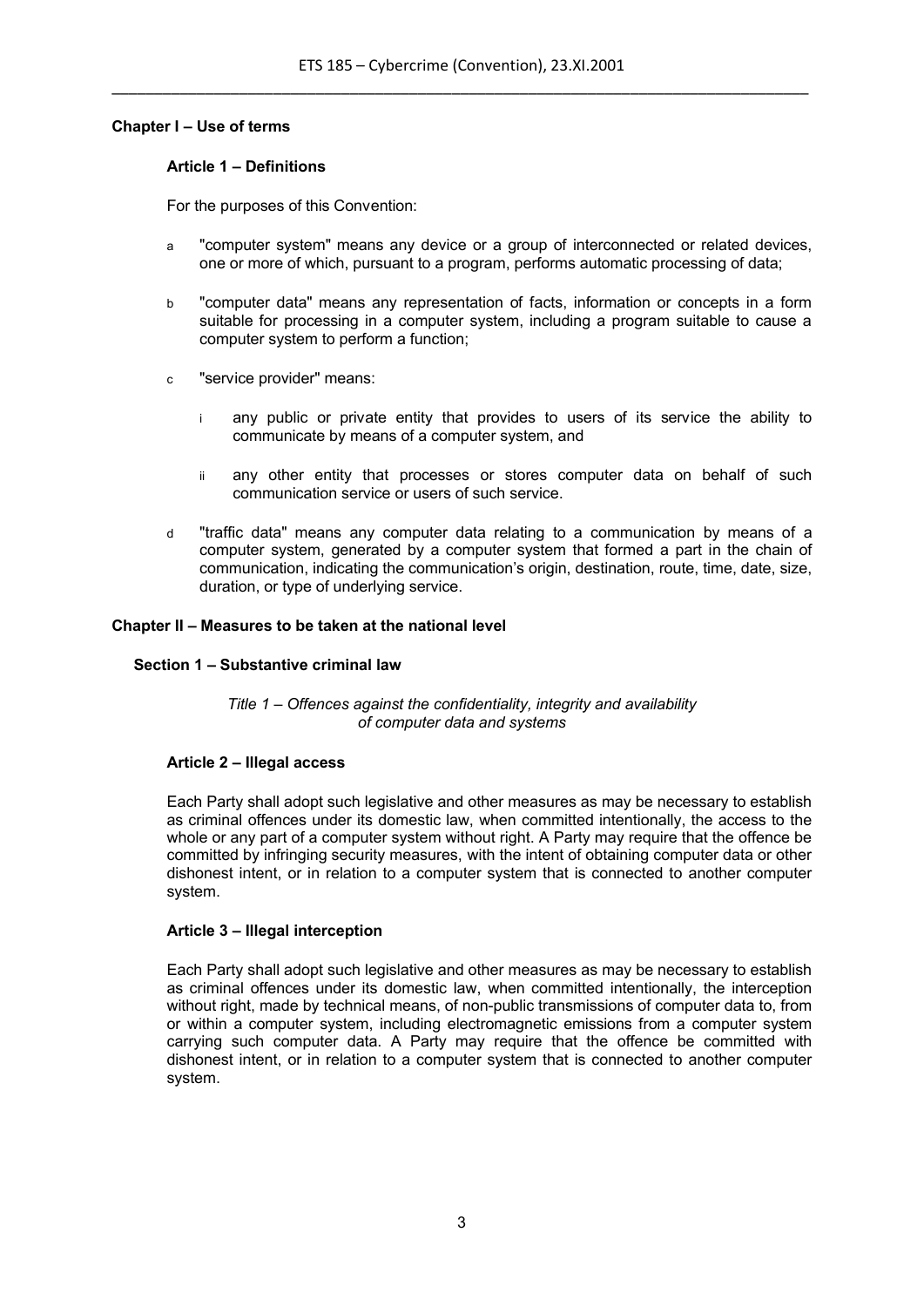### **Article 4 – Data interference**

- 1 Each Party shall adopt such legislative and other measures as may be necessary to establish as criminal offences under its domestic law, when committed intentionally, the damaging, deletion, deterioration, alteration or suppression of computer data without right.
- 2 A Party may reserve the right to require that the conduct described in paragraph 1 result in serious harm.

#### **Article 5 – System interference**

Each Party shall adopt such legislative and other measures as may be necessary to establish as criminal offences under its domestic law, when committed intentionally, the serious hindering without right of the functioning of a computer system by inputting, transmitting, damaging, deleting, deteriorating, altering or suppressing computer data.

### **Article 6 – Misuse of devices**

- 1 Each Party shall adopt such legislative and other measures as may be necessary to establish as criminal offences under its domestic law, when committed intentionally and without right:
	- a the production, sale, procurement for use, import, distribution or otherwise making available of:
		- i a device, including a computer program, designed or adapted primarily for the purpose of committing any of the offences established in accordance with Articles 2 through 5;
		- ii a computer password, access code, or similar data by which the whole or any part of a computer system is capable of being accessed,

with intent that it be used for the purpose of committing any of the offences established in Articles 2 through 5; and

- b the possession of an item referred to in paragraphs a.i or ii above, with intent that it be used for the purpose of committing any of the offences established in Articles 2 through 5. A Party may require by law that a number of such items be possessed before criminal liability attaches.
- 2 This article shall not be interpreted as imposing criminal liability where the production, sale, procurement for use, import, distribution or otherwise making available or possession referred to in paragraph 1 of this article is not for the purpose of committing an offence established in accordance with Articles 2 through 5 of this Convention, such as for the authorised testing or protection of a computer system.
- 3 Each Party may reserve the right not to apply paragraph 1 of this article, provided that the reservation does not concern the sale, distribution or otherwise making available of the items referred to in paragraph 1 a.ii of this article.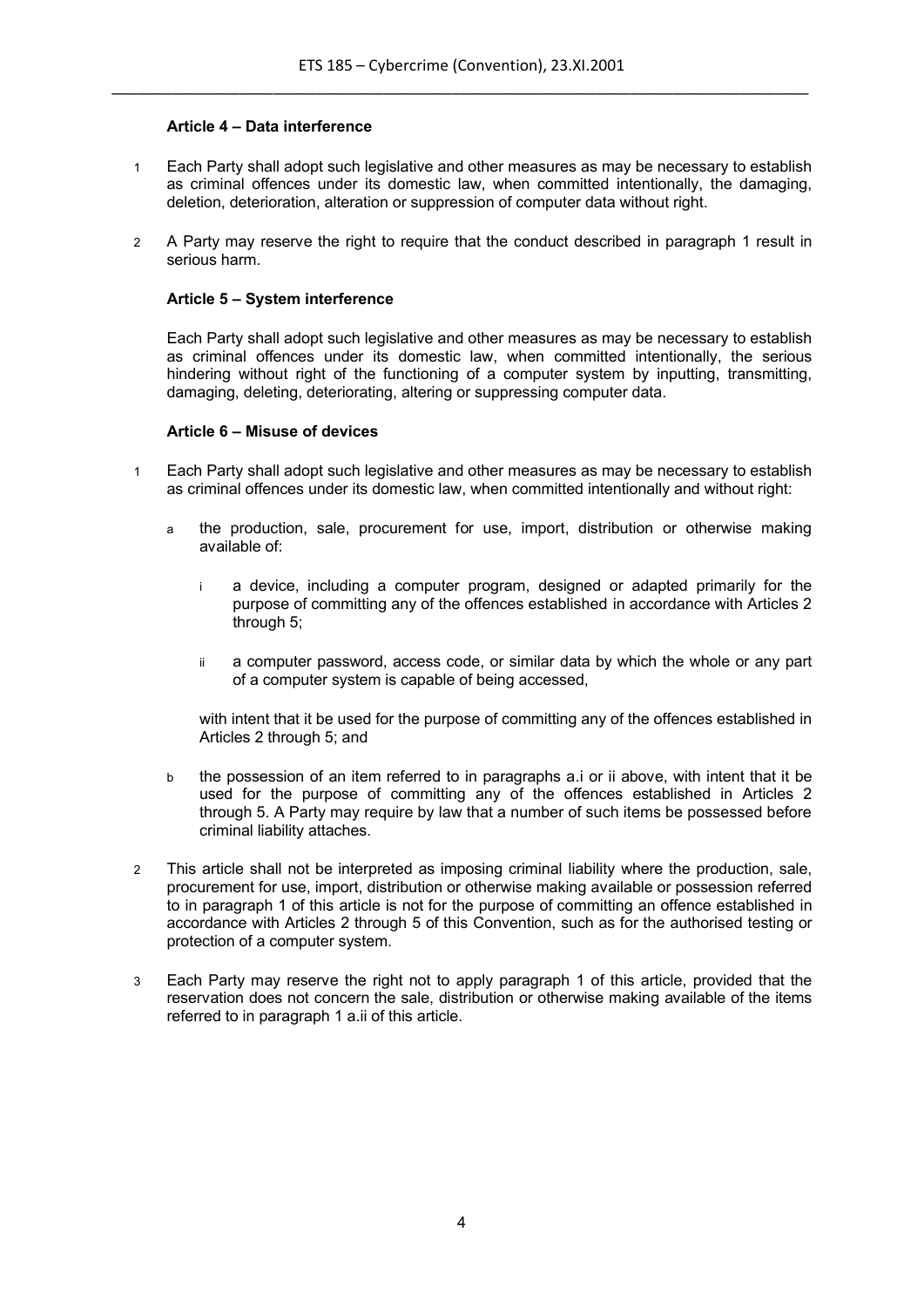## *Title 2 – Computer-related offences*

### **Article 7 – Computer-related forgery**

Each Party shall adopt such legislative and other measures as may be necessary to establish as criminal offences under its domestic law, when committed intentionally and without right, the input, alteration, deletion, or suppression of computer data, resulting in inauthentic data with the intent that it be considered or acted upon for legal purposes as if it were authentic, regardless whether or not the data is directly readable and intelligible. A Party may require an intent to defraud, or similar dishonest intent, before criminal liability attaches.

### **Article 8 – Computer-related fraud**

Each Party shall adopt such legislative and other measures as may be necessary to establish as criminal offences under its domestic law, when committed intentionally and without right, the causing of a loss of property to another person by:

- a any input, alteration, deletion or suppression of computer data,
- b any interference with the functioning of a computer system,

with fraudulent or dishonest intent of procuring, without right, an economic benefit for oneself or for another person.

### *Title 3 – Content-related offences*

### **Article 9 – Offences related to child pornography**

- 1 Each Party shall adopt such legislative and other measures as may be necessary to establish as criminal offences under its domestic law, when committed intentionally and without right, the following conduct:
	- a producing child pornography for the purpose of its distribution through a computer system;
	- b offering or making available child pornography through a computer system;
	- c distributing or transmitting child pornography through a computer system;
	- d procuring child pornography through a computer system for oneself or for another person;
	- e possessing child pornography in a computer system or on a computer-data storage medium.
- 2 For the purpose of paragraph 1 above, the term "child pornography" shall include pornographic material that visually depicts:
	- a a minor engaged in sexually explicit conduct;
	- b a person appearing to be a minor engaged in sexually explicit conduct;
	- c realistic images representing a minor engaged in sexually explicit conduct.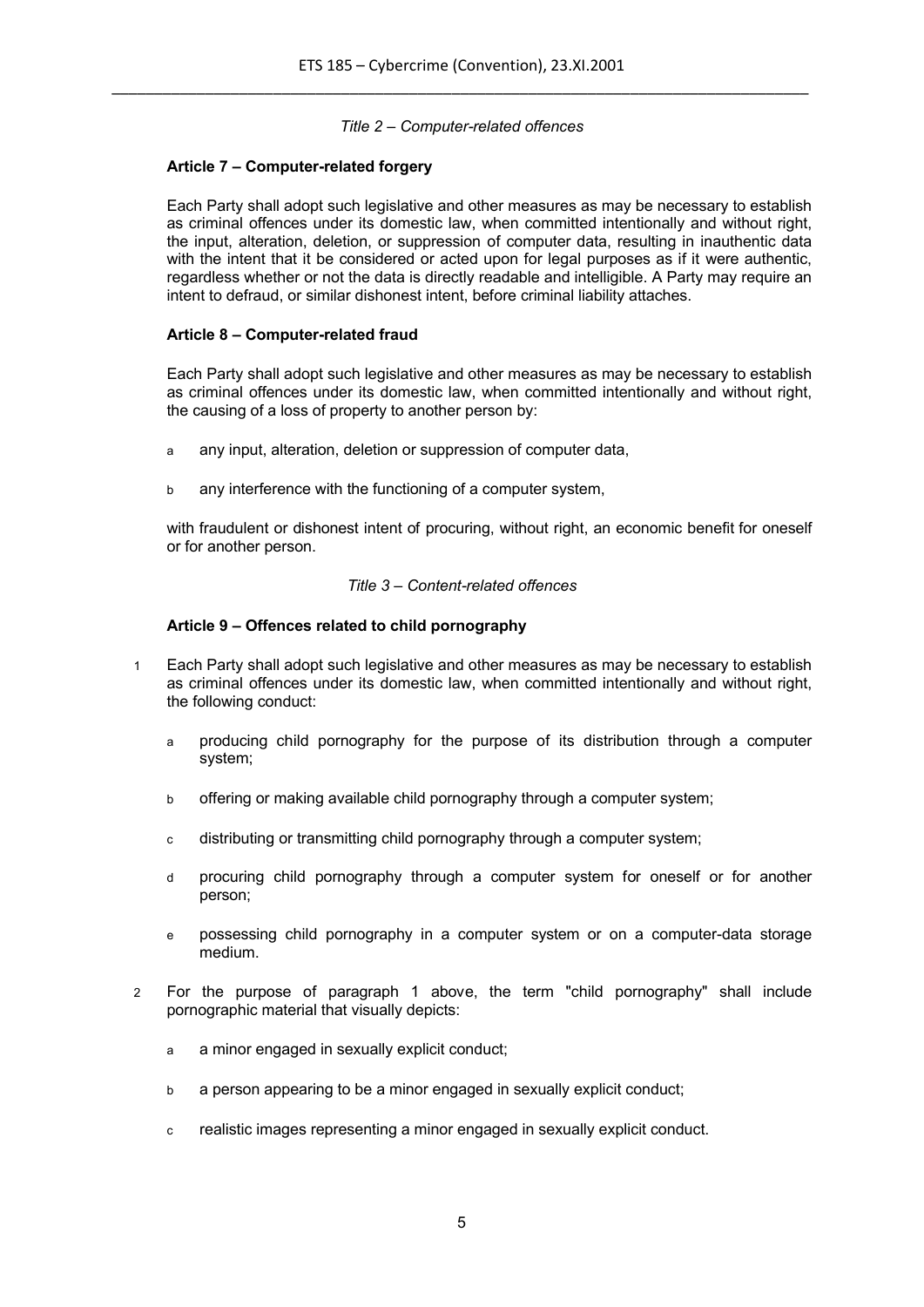- 3 For the purpose of paragraph 2 above, the term "minor" shall include all persons under 18 years of age. A Party may, however, require a lower age-limit, which shall be not less than 16 years.
- 4 Each Party may reserve the right not to apply, in whole or in part, paragraphs 1, subparagraphs d and e, and 2, sub-paragraphs b and c.

## *Title 4 – Offences related to infringements of copyright and related rights*

### **Article 10 – Offences related to infringements of copyright and related rights**

- 1 Each Party shall adopt such legislative and other measures as may be necessary to establish as criminal offences under its domestic law the infringement of copyright, as defined under the law of that Party, pursuant to the obligations it has undertaken under the Paris Act of 24 July 1971 revising the Bern Convention for the Protection of Literary and Artistic Works, the Agreement on Trade-Related Aspects of Intellectual Property Rights and the WIPO Copyright Treaty, with the exception of any moral rights conferred by such conventions, where such acts are committed wilfully, on a commercial scale and by means of a computer system.
- 2 Each Party shall adopt such legislative and other measures as may be necessary to establish as criminal offences under its domestic law the infringement of related rights, as defined under the law of that Party, pursuant to the obligations it has undertaken under the International Convention for the Protection of Performers, Producers of Phonograms and Broadcasting Organisations (Rome Convention), the Agreement on Trade-Related Aspects of Intellectual Property Rights and the WIPO Performances and Phonograms Treaty, with the exception of any moral rights conferred by such conventions, where such acts are committed wilfully, on a commercial scale and by means of a computer system.
- 3 A Party may reserve the right not to impose criminal liability under paragraphs 1 and 2 of this article in limited circumstances, provided that other effective remedies are available and that such reservation does not derogate from the Party's international obligations set forth in the international instruments referred to in paragraphs 1 and 2 of this article.

#### *Title 5 – Ancillary liability and sanctions*

## **Article 11 – Attempt and aiding or abetting**

- 1 Each Party shall adopt such legislative and other measures as may be necessary to establish as criminal offences under its domestic law, when committed intentionally, aiding or abetting the commission of any of the offences established in accordance with Articles 2 through 10 of the present Convention with intent that such offence be committed.
- 2 Each Party shall adopt such legislative and other measures as may be necessary to establish as criminal offences under its domestic law, when committed intentionally, an attempt to commit any of the offences established in accordance with Articles 3 through 5, 7, 8, and 9.1.a and c of this Convention.
- 3 Each Party may reserve the right not to apply, in whole or in part, paragraph 2 of this article.

## **Article 12 – Corporate liability**

1 Each Party shall adopt such legislative and other measures as may be necessary to ensure that legal persons can be held liable for a criminal offence established in accordance with this Convention, committed for their benefit by any natural person, acting either individually or as part of an organ of the legal person, who has a leading position within it, based on: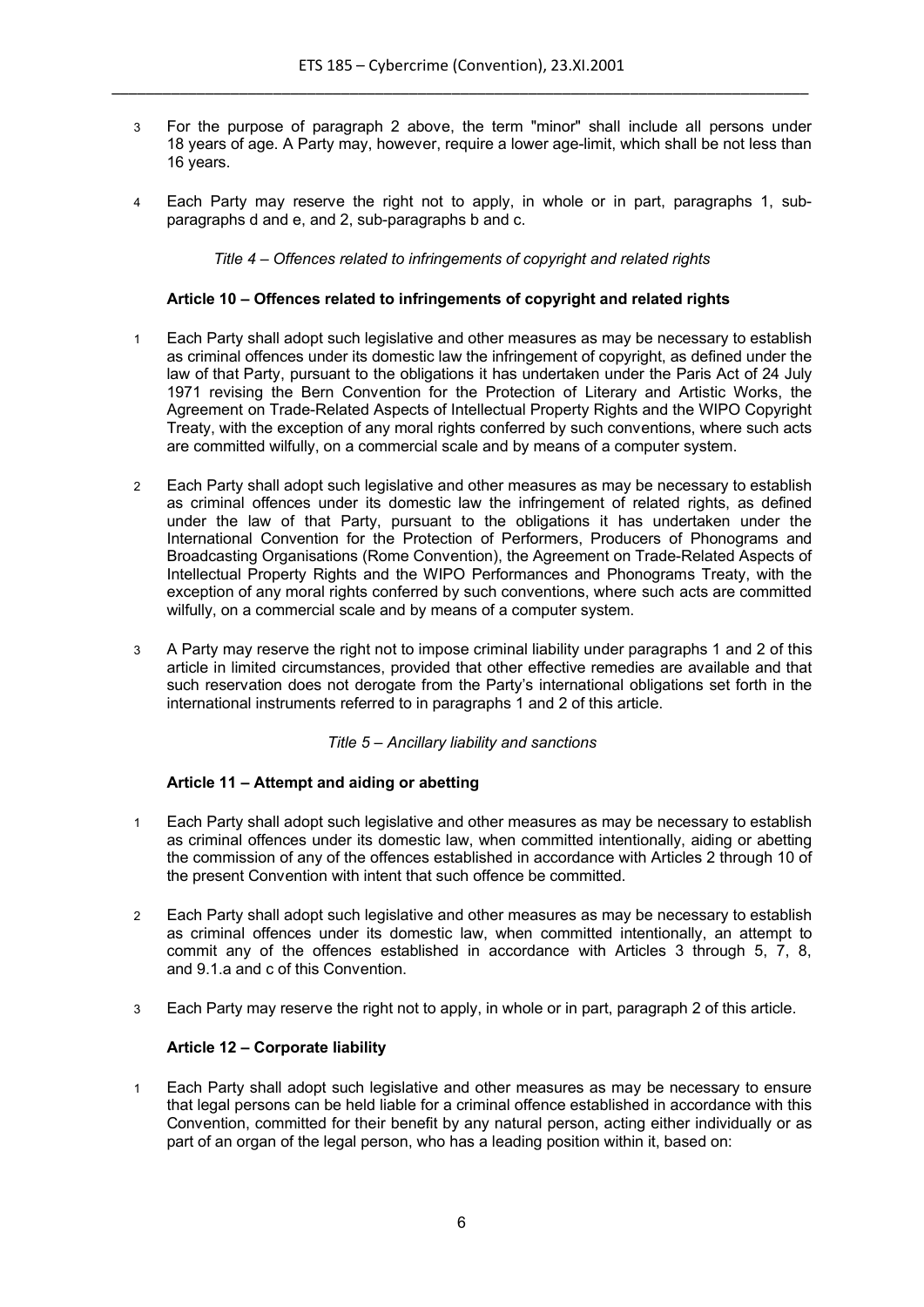- a a power of representation of the legal person;
- b an authority to take decisions on behalf of the legal person;
- c an authority to exercise control within the legal person.
- 2 In addition to the cases already provided for in paragraph 1 of this article, each Party shall take the measures necessary to ensure that a legal person can be held liable where the lack of supervision or control by a natural person referred to in paragraph 1 has made possible the commission of a criminal offence established in accordance with this Convention for the benefit of that legal person by a natural person acting under its authority.
- 3 Subject to the legal principles of the Party, the liability of a legal person may be criminal, civil or administrative.
- 4 Such liability shall be without prejudice to the criminal liability of the natural persons who have committed the offence.

### **Article 13 – Sanctions and measures**

- 1 Each Party shall adopt such legislative and other measures as may be necessary to ensure that the criminal offences established in accordance with Articles 2 through 11 are punishable by effective, proportionate and dissuasive sanctions, which include deprivation of liberty.
- 2 Each Party shall ensure that legal persons held liable in accordance with Article 12 shall be subject to effective, proportionate and dissuasive criminal or non-criminal sanctions or measures, including monetary sanctions.

### **Section 2 – Procedural law**

#### *Title 1 – Common provisions*

## **Article 14 – Scope of procedural provisions**

- 1 Each Party shall adopt such legislative and other measures as may be necessary to establish the powers and procedures provided for in this section for the purpose of specific criminal investigations or proceedings.
- 2 Except as specifically provided otherwise in Article 21, each Party shall apply the powers and procedures referred to in paragraph 1 of this article to:
	- a the criminal offences established in accordance with Articles 2 through 11 of this Convention;
	- b other criminal offences committed by means of a computer system; and
	- c the collection of evidence in electronic form of a criminal offence.
- 3 a Each Party may reserve the right to apply the measures referred to in Article 20 only to offences or categories of offences specified in the reservation, provided that the range of such offences or categories of offences is not more restricted than the range of offences to which it applies the measures referred to in Article 21. Each Party shall consider restricting such a reservation to enable the broadest application of the measure referred to in Article 20.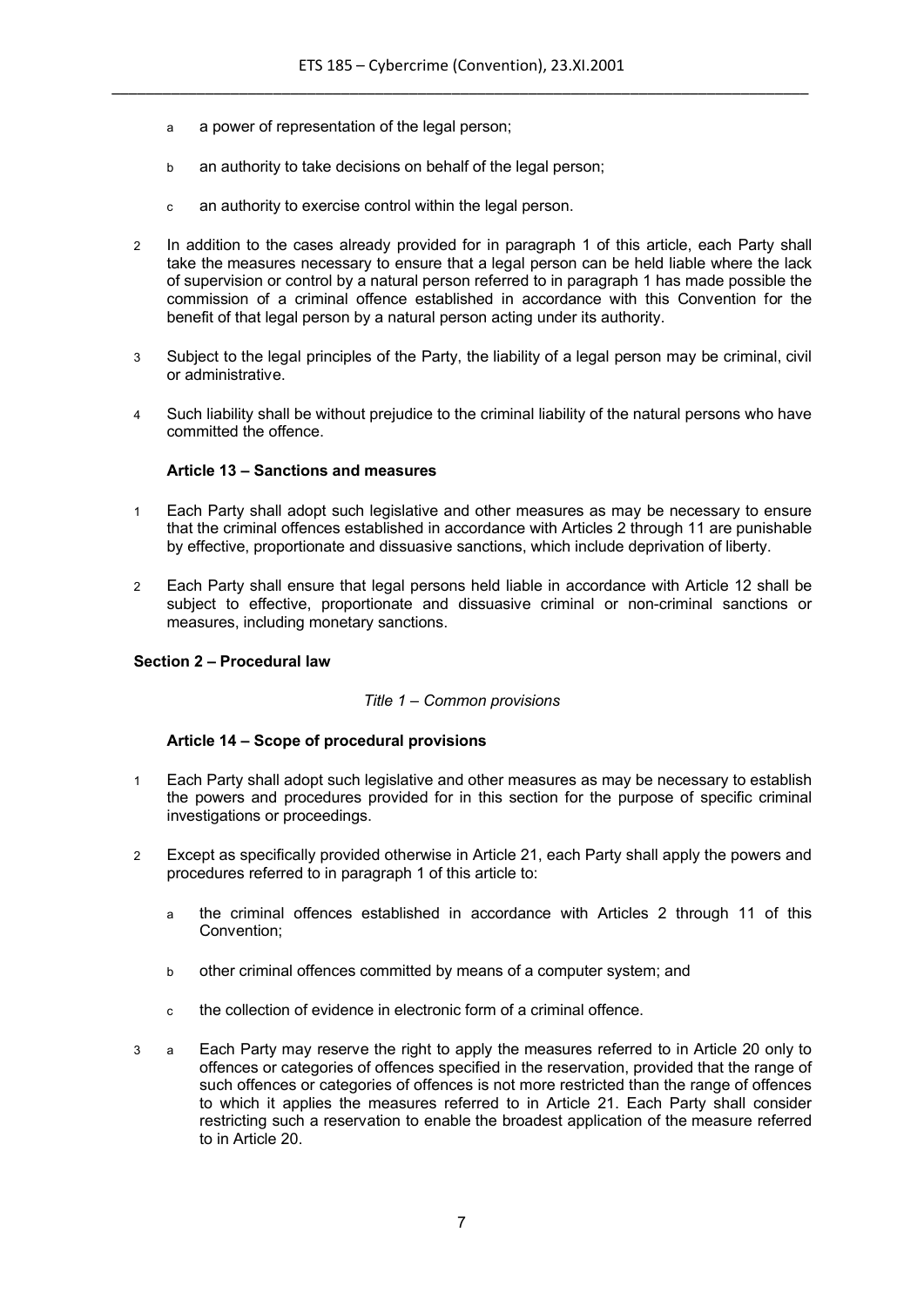- b Where a Party, due to limitations in its legislation in force at the time of the adoption of the present Convention, is not able to apply the measures referred to in Articles 20 and 21 to communications being transmitted within a computer system of a service provider, which system:
	- i is being operated for the benefit of a closed group of users, and
	- ii does not employ public communications networks and is not connected with another computer system, whether public or private,

that Party may reserve the right not to apply these measures to such communications. Each Party shall consider restricting such a reservation to enable the broadest application of the measures referred to in Articles 20 and 21.

### **Article 15 – Conditions and safeguards**

- 1 Each Party shall ensure that the establishment, implementation and application of the powers and procedures provided for in this Section are subject to conditions and safeguards provided for under its domestic law, which shall provide for the adequate protection of human rights and liberties, including rights arising pursuant to obligations it has undertaken under the 1950 Council of Europe Convention for the Protection of Human Rights and Fundamental Freedoms, the 1966 United Nations International Covenant on Civil and Political Rights, and other applicable international human rights instruments, and which shall incorporate the principle of proportionality.
- 2 Such conditions and safeguards shall, as appropriate in view of the nature of the procedure or power concerned, *inter alia*, include judicial or other independent supervision, grounds justifying application, and limitation of the scope and the duration of such power or procedure.
- 3 To the extent that it is consistent with the public interest, in particular the sound administration of justice, each Party shall consider the impact of the powers and procedures in this section upon the rights, responsibilities and legitimate interests of third parties.

## *Title 2 – Expedited preservation of stored computer data*

## **Article 16 – Expedited preservation of stored computer data**

- 1 Each Party shall adopt such legislative and other measures as may be necessary to enable its competent authorities to order or similarly obtain the expeditious preservation of specified computer data, including traffic data, that has been stored by means of a computer system, in particular where there are grounds to believe that the computer data is particularly vulnerable to loss or modification.
- 2 Where a Party gives effect to paragraph 1 above by means of an order to a person to preserve specified stored computer data in the person's possession or control, the Party shall adopt such legislative and other measures as may be necessary to oblige that person to preserve and maintain the integrity of that computer data for a period of time as long as necessary, up to a maximum of ninety days, to enable the competent authorities to seek its disclosure. A Party may provide for such an order to be subsequently renewed.
- 3 Each Party shall adopt such legislative and other measures as may be necessary to oblige the custodian or other person who is to preserve the computer data to keep confidential the undertaking of such procedures for the period of time provided for by its domestic law.
- 4 The powers and procedures referred to in this article shall be subject to Articles 14 and 15.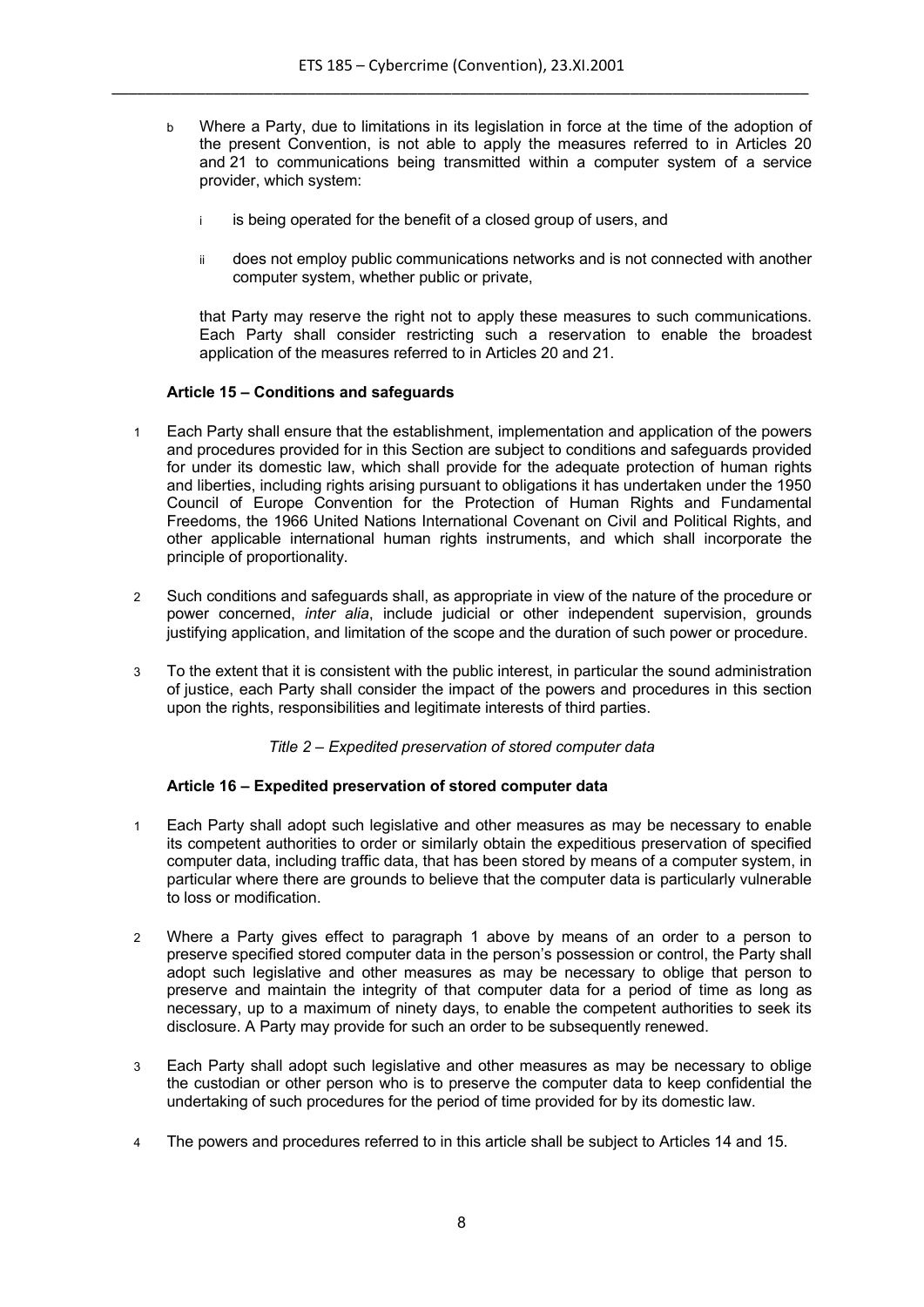## **Article 17 – Expedited preservation and partial disclosure of traffic data**

- 1 Each Party shall adopt, in respect of traffic data that is to be preserved under Article 16, such legislative and other measures as may be necessary to:
	- a ensure that such expeditious preservation of traffic data is available regardless of whether one or more service providers were involved in the transmission of that communication; and
	- b ensure the expeditious disclosure to the Party's competent authority, or a person designated by that authority, of a sufficient amount of traffic data to enable the Party to identify the service providers and the path through which the communication was transmitted.
- 2 The powers and procedures referred to in this article shall be subject to Articles 14 and 15.

### *Title 3 – Production order*

## **Article 18 – Production order**

- 1 Each Party shall adopt such legislative and other measures as may be necessary to empower its competent authorities to order:
	- a a person in its territory to submit specified computer data in that person's possession or control, which is stored in a computer system or a computer-data storage medium; and
	- b a service provider offering its services in the territory of the Party to submit subscriber information relating to such services in that service provider's possession or control.
- 2 The powers and procedures referred to in this article shall be subject to Articles 14 and 15.
- 3 For the purpose of this article, the term "subscriber information" means any information contained in the form of computer data or any other form that is held by a service provider, relating to subscribers of its services other than traffic or content data and by which can be established:
	- a the type of communication service used, the technical provisions taken thereto and the period of service;
	- b the subscriber's identity, postal or geographic address, telephone and other access number, billing and payment information, available on the basis of the service agreement or arrangement;
	- c any other information on the site of the installation of communication equipment, available on the basis of the service agreement or arrangement.

*Title 4 – Search and seizure of stored computer data*

#### **Article 19 – Search and seizure of stored computer data**

- 1 Each Party shall adopt such legislative and other measures as may be necessary to empower its competent authorities to search or similarly access:
	- a a computer system or part of it and computer data stored therein; and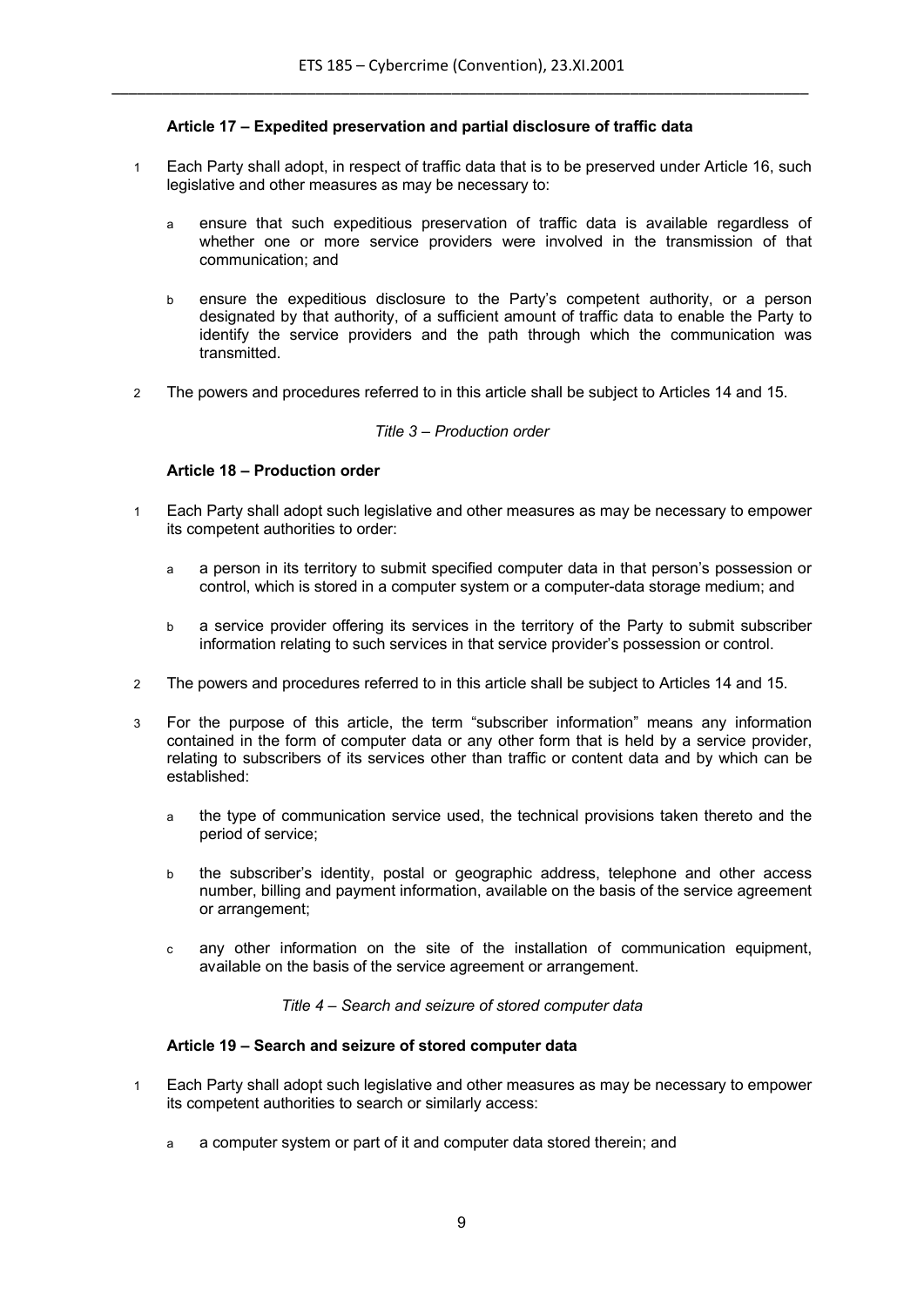b a computer-data storage medium in which computer data may be stored

in its territory.

- 2 Each Party shall adopt such legislative and other measures as may be necessary to ensure that where its authorities search or similarly access a specific computer system or part of it, pursuant to paragraph 1.a, and have grounds to believe that the data sought is stored in another computer system or part of it in its territory, and such data is lawfully accessible from or available to the initial system, the authorities shall be able to expeditiously extend the search or similar accessing to the other system.
- 3 Each Party shall adopt such legislative and other measures as may be necessary to empower its competent authorities to seize or similarly secure computer data accessed according to paragraphs 1 or 2. These measures shall include the power to:
	- a seize or similarly secure a computer system or part of it or a computer-data storage medium;
	- b make and retain a copy of those computer data;
	- c maintain the integrity of the relevant stored computer data;
	- d render inaccessible or remove those computer data in the accessed computer system.
- 4 Each Party shall adopt such legislative and other measures as may be necessary to empower its competent authorities to order any person who has knowledge about the functioning of the computer system or measures applied to protect the computer data therein to provide, as is reasonable, the necessary information, to enable the undertaking of the measures referred to in paragraphs 1 and 2.
- 5 The powers and procedures referred to in this article shall be subject to Articles 14 and 15.

*Title 5 – Real-time collection of computer data*

### **Article 20 – Real-time collection of traffic data**

- 1 Each Party shall adopt such legislative and other measures as may be necessary to empower its competent authorities to:
	- a collect or record through the application of technical means on the territory of that Party, and
	- b compel a service provider, within its existing technical capability:
		- i to collect or record through the application of technical means on the territory of that Party; or
		- ii to co-operate and assist the competent authorities in the collection or recording of,

traffic data, in real-time, associated with specified communications in its territory transmitted by means of a computer system.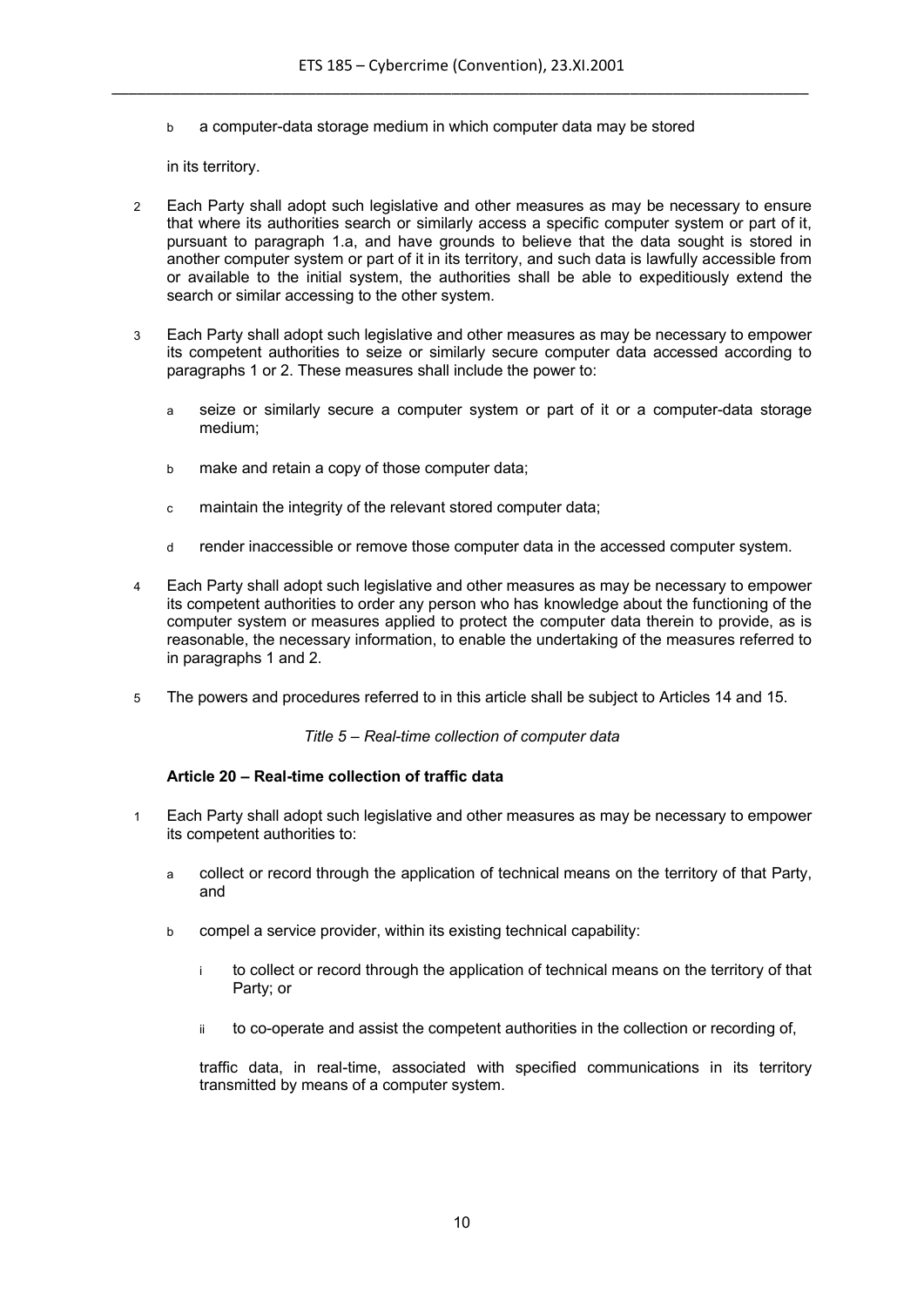- 2 Where a Party, due to the established principles of its domestic legal system, cannot adopt the measures referred to in paragraph 1.a, it may instead adopt legislative and other measures as may be necessary to ensure the real-time collection or recording of traffic data associated with specified communications transmitted in its territory, through the application of technical means on that territory.
- 3 Each Party shall adopt such legislative and other measures as may be necessary to oblige a service provider to keep confidential the fact of the execution of any power provided for in this article and any information relating to it.
- 4 The powers and procedures referred to in this article shall be subject to Articles 14 and 15.

## **Article 21 – Interception of content data**

- 1 Each Party shall adopt such legislative and other measures as may be necessary, in relation to a range of serious offences to be determined by domestic law, to empower its competent authorities to:
	- a collect or record through the application of technical means on the territory of that Party, and
	- b compel a service provider, within its existing technical capability:
		- i to collect or record through the application of technical means on the territory of that Party, or
		- ii to co-operate and assist the competent authorities in the collection or recording of,

content data, in real-time, of specified communications in its territory transmitted by means of a computer system.

- 2 Where a Party, due to the established principles of its domestic legal system, cannot adopt the measures referred to in paragraph 1.a, it may instead adopt legislative and other measures as may be necessary to ensure the real-time collection or recording of content data on specified communications in its territory through the application of technical means on that territory.
- 3 Each Party shall adopt such legislative and other measures as may be necessary to oblige a service provider to keep confidential the fact of the execution of any power provided for in this article and any information relating to it.
- 4 The powers and procedures referred to in this article shall be subject to Articles 14 and 15.

## **Section 3 – Jurisdiction**

#### **Article 22 – Jurisdiction**

- 1 Each Party shall adopt such legislative and other measures as may be necessary to establish jurisdiction over any offence established in accordance with Articles 2 through 11 of this Convention, when the offence is committed:
	- a in its territory; or
	- b on board a ship flying the flag of that Party; or
	- c on board an aircraft registered under the laws of that Party; or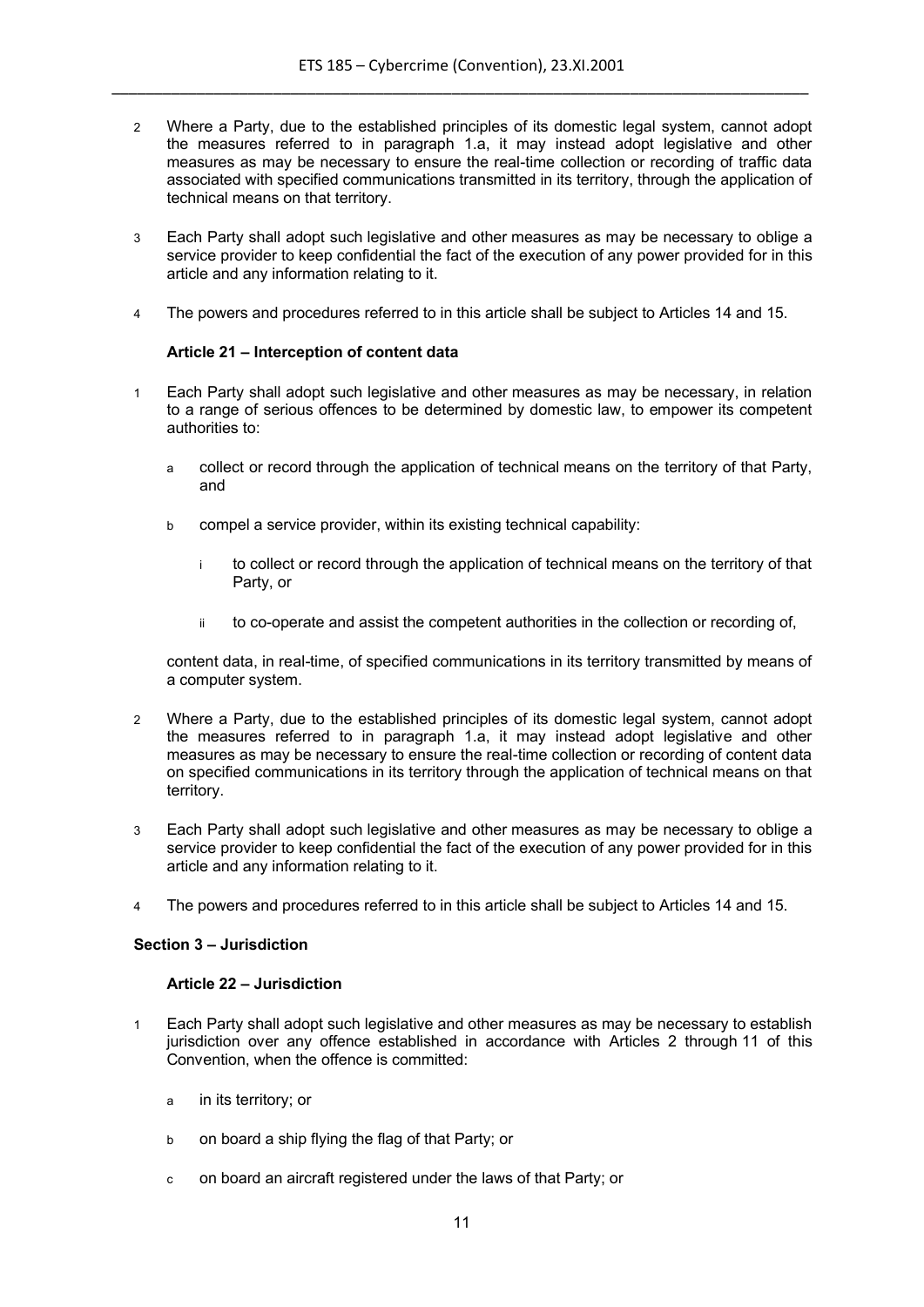- d by one of its nationals, if the offence is punishable under criminal law where it was committed or if the offence is committed outside the territorial jurisdiction of any State.
- 2 Each Party may reserve the right not to apply or to apply only in specific cases or conditions the jurisdiction rules laid down in paragraphs 1.b through 1.d of this article or any part thereof.
- 3 Each Party shall adopt such measures as may be necessary to establish jurisdiction over the offences referred to in Article 24, paragraph 1, of this Convention, in cases where an alleged offender is present in its territory and it does not extradite him or her to another Party, solely on the basis of his or her nationality, after a request for extradition.
- 4 This Convention does not exclude any criminal jurisdiction exercised by a Party in accordance with its domestic law
- 5 When more than one Party claims jurisdiction over an alleged offence established in accordance with this Convention, the Parties involved shall, where appropriate, consult with a view to determining the most appropriate jurisdiction for prosecution.

### **Chapter III – International co-operation**

#### **Section 1 – General principles**

### *Title 1 – General principles relating to international co-operation*

### **Article 23 – General principles relating to international co-operation**

The Parties shall co-operate with each other, in accordance with the provisions of this chapter, and through the application of relevant international instruments on international cooperation in criminal matters, arrangements agreed on the basis of uniform or reciprocal legislation, and domestic laws, to the widest extent possible for the purposes of investigations or proceedings concerning criminal offences related to computer systems and data, or for the collection of evidence in electronic form of a criminal offence.

### *Title 2 – Principles relating to extradition*

## **Article 24 – Extradition**

- 1 a This article applies to extradition between Parties for the criminal offences established in accordance with Articles 2 through 11 of this Convention, provided that they are punishable under the laws of both Parties concerned by deprivation of liberty for a maximum period of at least one year, or by a more severe penalty.
	- b Where a different minimum penalty is to be applied under an arrangement agreed on the basis of uniform or reciprocal legislation or an extradition treaty, including the European Convention on Extradition (ETS No. 24), applicable between two or more parties, the minimum penalty provided for under such arrangement or treaty shall apply.
- 2 The criminal offences described in paragraph 1 of this article shall be deemed to be included as extraditable offences in any extradition treaty existing between or among the Parties. The Parties undertake to include such offences as extraditable offences in any extradition treaty to be concluded between or among them.
- 3 If a Party that makes extradition conditional on the existence of a treaty receives a request for extradition from another Party with which it does not have an extradition treaty, it may consider this Convention as the legal basis for extradition with respect to any criminal offence referred to in paragraph 1 of this article.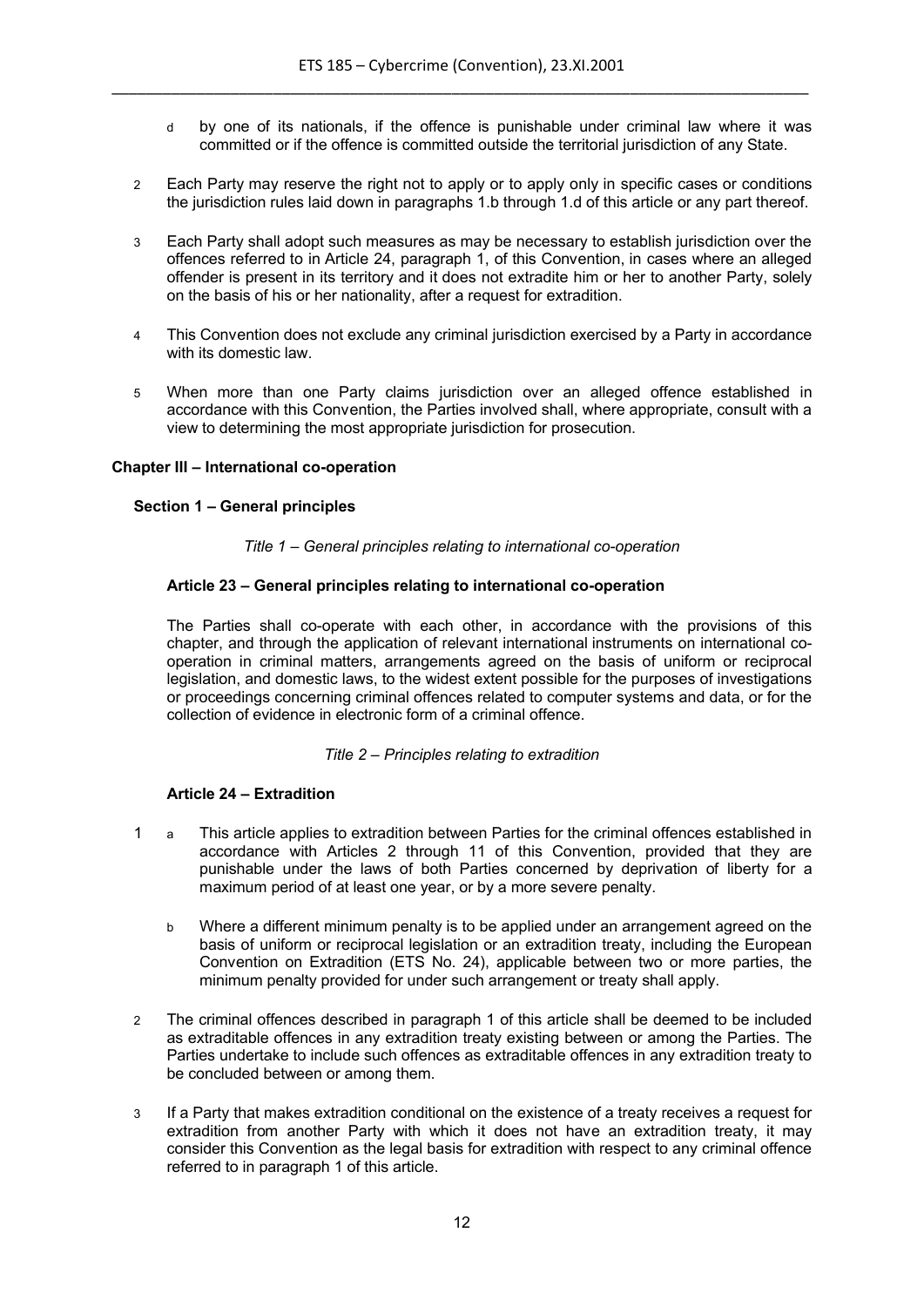- 4 Parties that do not make extradition conditional on the existence of a treaty shall recognise the criminal offences referred to in paragraph 1 of this article as extraditable offences between themselves.
- 5 Extradition shall be subject to the conditions provided for by the law of the requested Party or by applicable extradition treaties, including the grounds on which the requested Party may refuse extradition.
- 6 If extradition for a criminal offence referred to in paragraph 1 of this article is refused solely on the basis of the nationality of the person sought, or because the requested Party deems that it has jurisdiction over the offence, the requested Party shall submit the case at the request of the requesting Party to its competent authorities for the purpose of prosecution and shall report the final outcome to the requesting Party in due course. Those authorities shall take their decision and conduct their investigations and proceedings in the same manner as for any other offence of a comparable nature under the law of that Party.
- 7 a Each Party shall, at the time of signature or when depositing its instrument of ratification, acceptance, approval or accession, communicate to the Secretary General of the Council of Europe the name and address of each authority responsible for making or receiving requests for extradition or provisional arrest in the absence of a treaty.
	- b The Secretary General of the Council of Europe shall set up and keep updated a register of authorities so designated by the Parties. Each Party shall ensure that the details held on the register are correct at all times.

## *Title 3 – General principles relating to mutual assistance*

## **Article 25 – General principles relating to mutual assistance**

- 1 The Parties shall afford one another mutual assistance to the widest extent possible for the purpose of investigations or proceedings concerning criminal offences related to computer systems and data, or for the collection of evidence in electronic form of a criminal offence.
- 2 Each Party shall also adopt such legislative and other measures as may be necessary to carry out the obligations set forth in Articles 27 through 35.
- 3 Each Party may, in urgent circumstances, make requests for mutual assistance or communications related thereto by expedited means of communication, including fax or email, to the extent that such means provide appropriate levels of security and authentication (including the use of encryption, where necessary), with formal confirmation to follow, where required by the requested Party. The requested Party shall accept and respond to the request by any such expedited means of communication.
- 4 Except as otherwise specifically provided in articles in this chapter, mutual assistance shall be subject to the conditions provided for by the law of the requested Party or by applicable mutual assistance treaties, including the grounds on which the requested Party may refuse co-operation. The requested Party shall not exercise the right to refuse mutual assistance in relation to the offences referred to in Articles 2 through 11 solely on the ground that the request concerns an offence which it considers a fiscal offence.
- 5 Where, in accordance with the provisions of this chapter, the requested Party is permitted to make mutual assistance conditional upon the existence of dual criminality, that condition shall be deemed fulfilled, irrespective of whether its laws place the offence within the same category of offence or denominate the offence by the same terminology as the requesting Party, if the conduct underlying the offence for which assistance is sought is a criminal offence under its laws.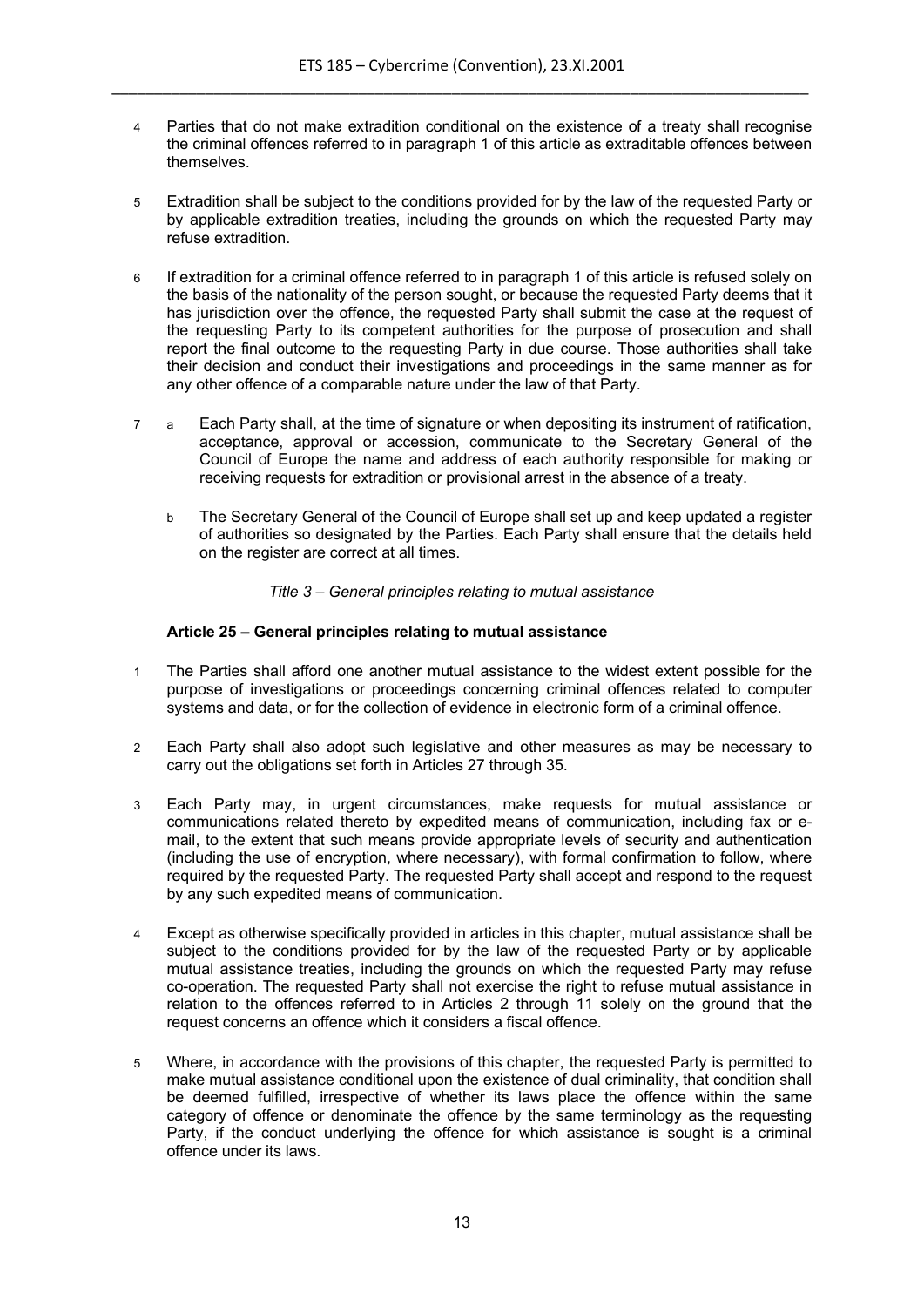### **Article 26 – Spontaneous information**

- 1 A Party may, within the limits of its domestic law and without prior request, forward to another Party information obtained within the framework of its own investigations when it considers that the disclosure of such information might assist the receiving Party in initiating or carrying out investigations or proceedings concerning criminal offences established in accordance with this Convention or might lead to a request for co-operation by that Party under this chapter.
- 2 Prior to providing such information, the providing Party may request that it be kept confidential or only used subject to conditions. If the receiving Party cannot comply with such request, it shall notify the providing Party, which shall then determine whether the information should nevertheless be provided. If the receiving Party accepts the information subject to the conditions, it shall be bound by them.

#### *Title 4 – Procedures pertaining to mutual assistance requests in the absence of applicable international agreements*

### **Article 27 – Procedures pertaining to mutual assistance requests in the absence of applicable international agreements**

- 1 Where there is no mutual assistance treaty or arrangement on the basis of uniform or reciprocal legislation in force between the requesting and requested Parties, the provisions of paragraphs 2 through 9 of this article shall apply. The provisions of this article shall not apply where such treaty, arrangement or legislation exists, unless the Parties concerned agree to apply any or all of the remainder of this article in lieu thereof.
- 2 a Each Party shall designate a central authority or authorities responsible for sending and answering requests for mutual assistance, the execution of such requests or their transmission to the authorities competent for their execution.
	- b The central authorities shall communicate directly with each other;
	- c Each Party shall, at the time of signature or when depositing its instrument of ratification, acceptance, approval or accession, communicate to the Secretary General of the Council of Europe the names and addresses of the authorities designated in pursuance of this paragraph;
	- d The Secretary General of the Council of Europe shall set up and keep updated a register of central authorities designated by the Parties. Each Party shall ensure that the details held on the register are correct at all times.
- 3 Mutual assistance requests under this article shall be executed in accordance with the procedures specified by the requesting Party, except where incompatible with the law of the requested Party.
- 4 The requested Party may, in addition to the grounds for refusal established in Article 25, paragraph 4, refuse assistance if:
	- a the request concerns an offence which the requested Party considers a political offence or an offence connected with a political offence, or
	- b it considers that execution of the request is likely to prejudice its sovereignty, security, *ordre public* or other essential interests.
- 5 The requested Party may postpone action on a request if such action would prejudice criminal investigations or proceedings conducted by its authorities.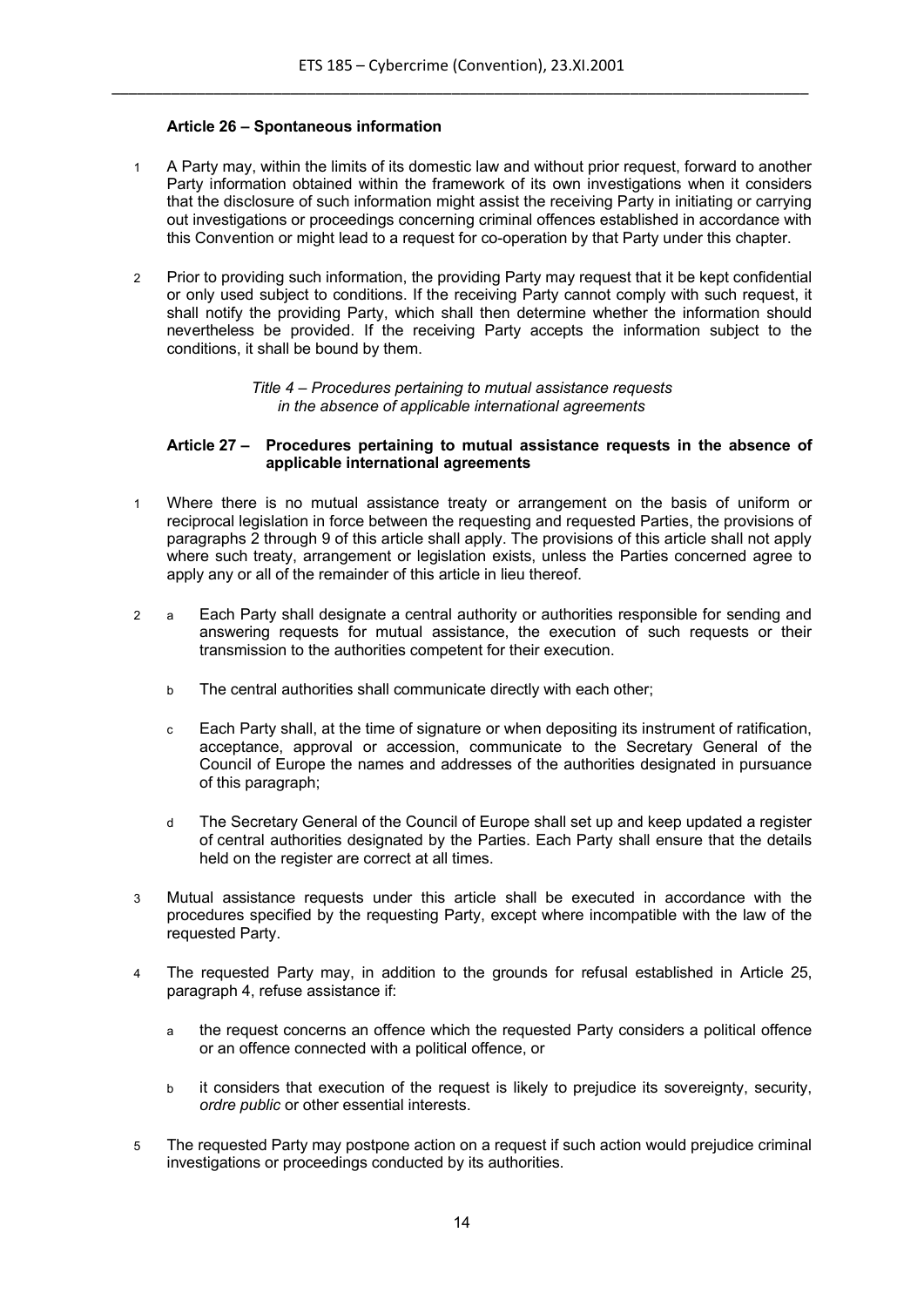- 6 Before refusing or postponing assistance, the requested Party shall, where appropriate after having consulted with the requesting Party, consider whether the request may be granted partially or subject to such conditions as it deems necessary.
- 7 The requested Party shall promptly inform the requesting Party of the outcome of the execution of a request for assistance. Reasons shall be given for any refusal or postponement of the request. The requested Party shall also inform the requesting Party of any reasons that render impossible the execution of the request or are likely to delay it significantly.
- 8 The requesting Party may request that the requested Party keep confidential the fact of any request made under this chapter as well as its subject, except to the extent necessary for its execution. If the requested Party cannot comply with the request for confidentiality, it shall promptly inform the requesting Party, which shall then determine whether the request should nevertheless be executed.
- 9 a In the event of urgency, requests for mutual assistance or communications related thereto may be sent directly by judicial authorities of the requesting Party to such authorities of the requested Party. In any such cases, a copy shall be sent at the same time to the central authority of the requested Party through the central authority of the requesting Party.
	- b Any request or communication under this paragraph may be made through the International Criminal Police Organisation (Interpol).
	- c Where a request is made pursuant to sub-paragraph a. of this article and the authority is not competent to deal with the request, it shall refer the request to the competent national authority and inform directly the requesting Party that it has done so.
	- d Requests or communications made under this paragraph that do not involve coercive action may be directly transmitted by the competent authorities of the requesting Party to the competent authorities of the requested Party.
	- e Each Party may, at the time of signature or when depositing its instrument of ratification, acceptance, approval or accession, inform the Secretary General of the Council of Europe that, for reasons of efficiency, requests made under this paragraph are to be addressed to its central authority.

## **Article 28 – Confidentiality and limitation on use**

- 1 When there is no mutual assistance treaty or arrangement on the basis of uniform or reciprocal legislation in force between the requesting and the requested Parties, the provisions of this article shall apply. The provisions of this article shall not apply where such treaty, arrangement or legislation exists, unless the Parties concerned agree to apply any or all of the remainder of this article in lieu thereof.
- 2 The requested Party may make the supply of information or material in response to a request dependent on the condition that it is:
	- a kept confidential where the request for mutual legal assistance could not be complied with in the absence of such condition, or
	- b not used for investigations or proceedings other than those stated in the request.
- 3 If the requesting Party cannot comply with a condition referred to in paragraph 2, it shall promptly inform the other Party, which shall then determine whether the information should nevertheless be provided. When the requesting Party accepts the condition, it shall be bound by it.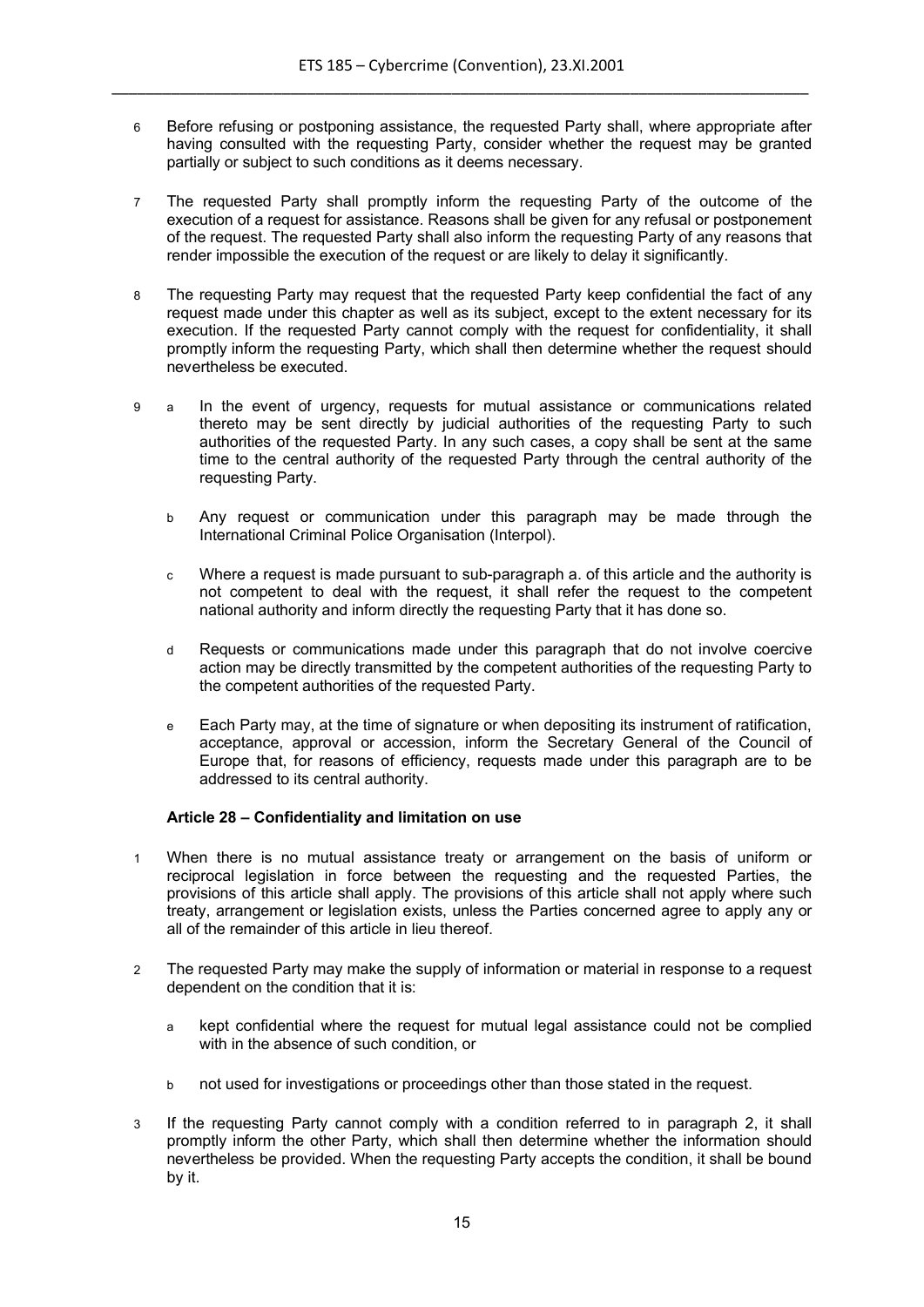4 Any Party that supplies information or material subject to a condition referred to in paragraph 2 may require the other Party to explain, in relation to that condition, the use made of such information or material.

## **Section 2 – Specific provisions**

### *Title 1 – Mutual assistance regarding provisional measures*

### **Article 29 – Expedited preservation of stored computer data**

- 1 A Party may request another Party to order or otherwise obtain the expeditious preservation of data stored by means of a computer system, located within the territory of that other Party and in respect of which the requesting Party intends to submit a request for mutual assistance for the search or similar access, seizure or similar securing, or disclosure of the data.
- 2 A request for preservation made under paragraph 1 shall specify:
	- a the authority seeking the preservation;
	- b the offence that is the subject of a criminal investigation or proceedings and a brief summary of the related facts;
	- c the stored computer data to be preserved and its relationship to the offence;
	- d any available information identifying the custodian of the stored computer data or the location of the computer system;
	- e the necessity of the preservation; and
	- f that the Party intends to submit a request for mutual assistance for the search or similar access, seizure or similar securing, or disclosure of the stored computer data.
- 3 Upon receiving the request from another Party, the requested Party shall take all appropriate measures to preserve expeditiously the specified data in accordance with its domestic law. For the purposes of responding to a request, dual criminality shall not be required as a condition to providing such preservation.
- 4 A Party that requires dual criminality as a condition for responding to a request for mutual assistance for the search or similar access, seizure or similar securing, or disclosure of stored data may, in respect of offences other than those established in accordance with Articles 2 through 11 of this Convention, reserve the right to refuse the request for preservation under this article in cases where it has reasons to believe that at the time of disclosure the condition of dual criminality cannot be fulfilled.
- 5 In addition, a request for preservation may only be refused if:
	- a the request concerns an offence which the requested Party considers a political offence or an offence connected with a political offence, or
	- b the requested Party considers that execution of the request is likely to prejudice its sovereignty, security, *ordre public* or other essential interests.
- 6 Where the requested Party believes that preservation will not ensure the future availability of the data or will threaten the confidentiality of or otherwise prejudice the requesting Party's investigation, it shall promptly so inform the requesting Party, which shall then determine whether the request should nevertheless be executed.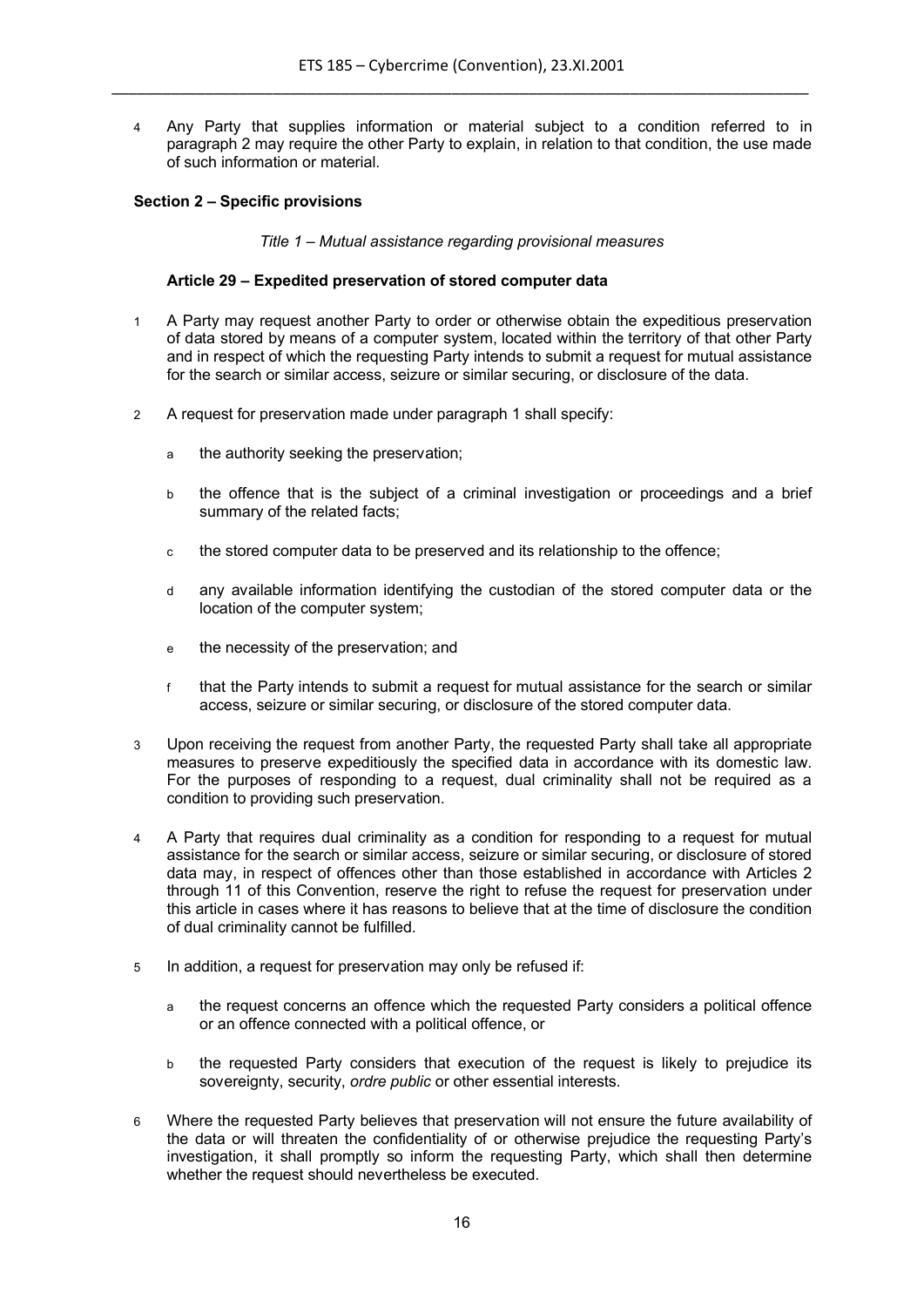7 Any preservation effected in response to the request referred to in paragraph 1 shall be for a period not less than sixty days, in order to enable the requesting Party to submit a request for the search or similar access, seizure or similar securing, or disclosure of the data. Following the receipt of such a request, the data shall continue to be preserved pending a decision on that request.

### **Article 30 – Expedited disclosure of preserved traffic data**

- 1 Where, in the course of the execution of a request made pursuant to Article 29 to preserve traffic data concerning a specific communication, the requested Party discovers that a service provider in another State was involved in the transmission of the communication, the requested Party shall expeditiously disclose to the requesting Party a sufficient amount of traffic data to identify that service provider and the path through which the communication was transmitted.
- 2 Disclosure of traffic data under paragraph 1 may only be withheld if:
	- a the request concerns an offence which the requested Party considers a political offence or an offence connected with a political offence; or
	- b the requested Party considers that execution of the request is likely to prejudice its sovereignty, security, *ordre public* or other essential interests.

#### *Title 2 – Mutual assistance regarding investigative powers*

### **Article 31 – Mutual assistance regarding accessing of stored computer data**

- 1 A Party may request another Party to search or similarly access, seize or similarly secure, and disclose data stored by means of a computer system located within the territory of the requested Party, including data that has been preserved pursuant to Article 29.
- 2 The requested Party shall respond to the request through the application of international instruments, arrangements and laws referred to in Article 23, and in accordance with other relevant provisions of this chapter.
- 3 The request shall be responded to on an expedited basis where:
	- a there are grounds to believe that relevant data is particularly vulnerable to loss or modification; or
	- b the instruments, arrangements and laws referred to in paragraph 2 otherwise provide for expedited co-operation.

### **Article 32 – Trans-border access to stored computer data with consent or where publicly available**

A Party may, without the authorisation of another Party:

- a access publicly available (open source) stored computer data, regardless of where the data is located geographically; or
- b access or receive, through a computer system in its territory, stored computer data located in another Party, if the Party obtains the lawful and voluntary consent of the person who has the lawful authority to disclose the data to the Party through that computer system.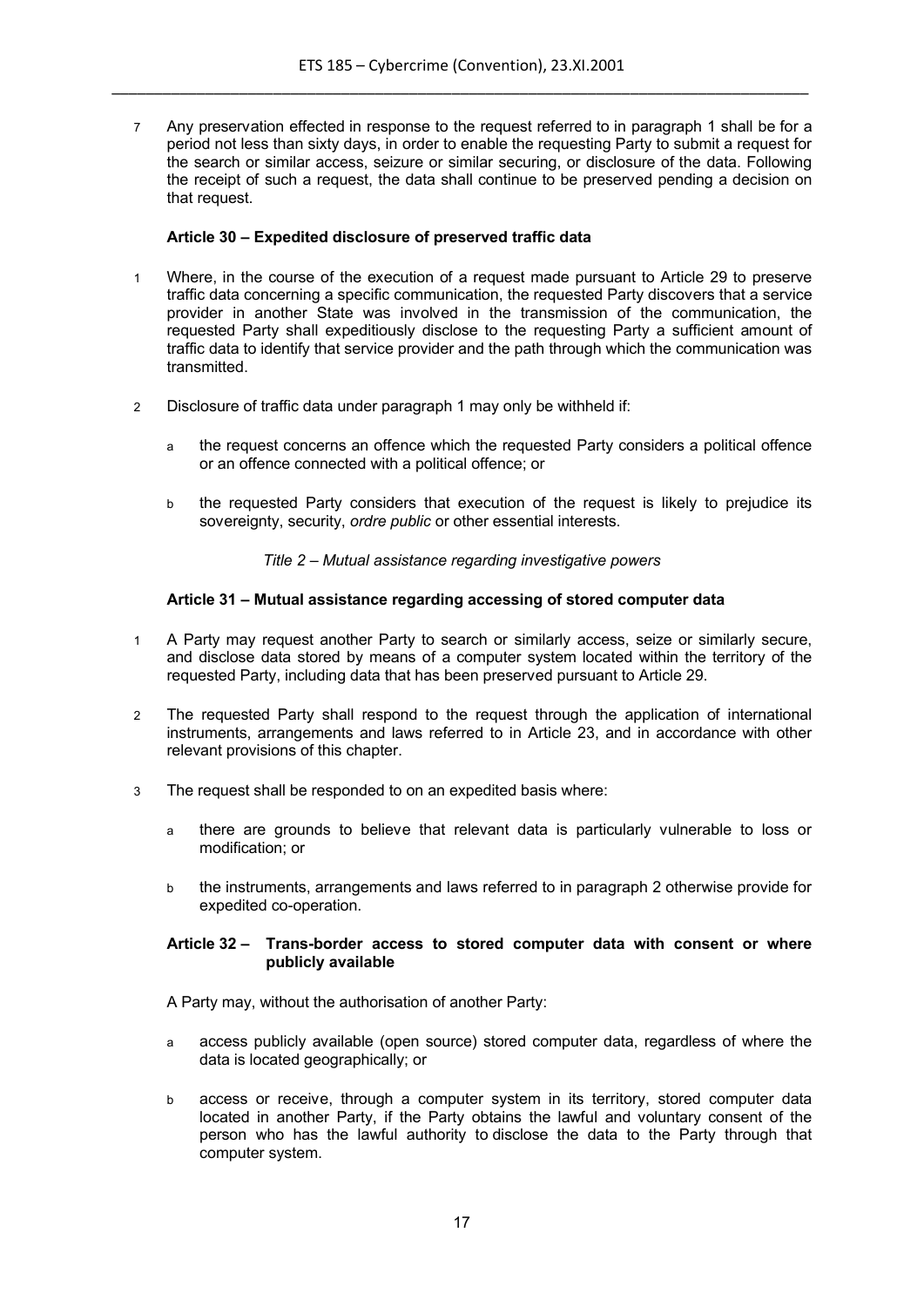## **Article 33 – Mutual assistance regarding the real-time collection of traffic data**

- 1 The Parties shall provide mutual assistance to each other in the real-time collection of traffic data associated with specified communications in their territory transmitted by means of a computer system. Subject to the provisions of paragraph 2, this assistance shall be governed by the conditions and procedures provided for under domestic law.
- 2 Each Party shall provide such assistance at least with respect to criminal offences for which real-time collection of traffic data would be available in a similar domestic case.

#### **Article 34 – Mutual assistance regarding the interception of content data**

The Parties shall provide mutual assistance to each other in the real-time collection or recording of content data of specified communications transmitted by means of a computer system to the extent permitted under their applicable treaties and domestic laws.

#### *Title 3 – 24/7 Network*

### **Article 35 – 24/7 Network**

- 1 Each Party shall designate a point of contact available on a twenty-four hour, seven-day-aweek basis, in order to ensure the provision of immediate assistance for the purpose of investigations or proceedings concerning criminal offences related to computer systems and data, or for the collection of evidence in electronic form of a criminal offence. Such assistance shall include facilitating, or, if permitted by its domestic law and practice, directly carrying out the following measures:
	- a the provision of technical advice;
	- b the preservation of data pursuant to Articles 29 and 30;
	- c the collection of evidence, the provision of legal information, and locating of suspects.
- 2 a A Party's point of contact shall have the capacity to carry out communications with the point of contact of another Party on an expedited basis.
	- b If the point of contact designated by a Party is not part of that Party's authority or authorities responsible for international mutual assistance or extradition, the point of contact shall ensure that it is able to co-ordinate with such authority or authorities on an expedited basis.
- 3 Each Party shall ensure that trained and equipped personnel are available, in order to facilitate the operation of the network.

#### **Chapter IV – Final provisions**

#### **Article 36 – Signature and entry into force**

- 1 This Convention shall be open for signature by the member States of the Council of Europe and by non-member States which have participated in its elaboration.
- 2 This Convention is subject to ratification, acceptance or approval. Instruments of ratification, acceptance or approval shall be deposited with the Secretary General of the Council of Europe.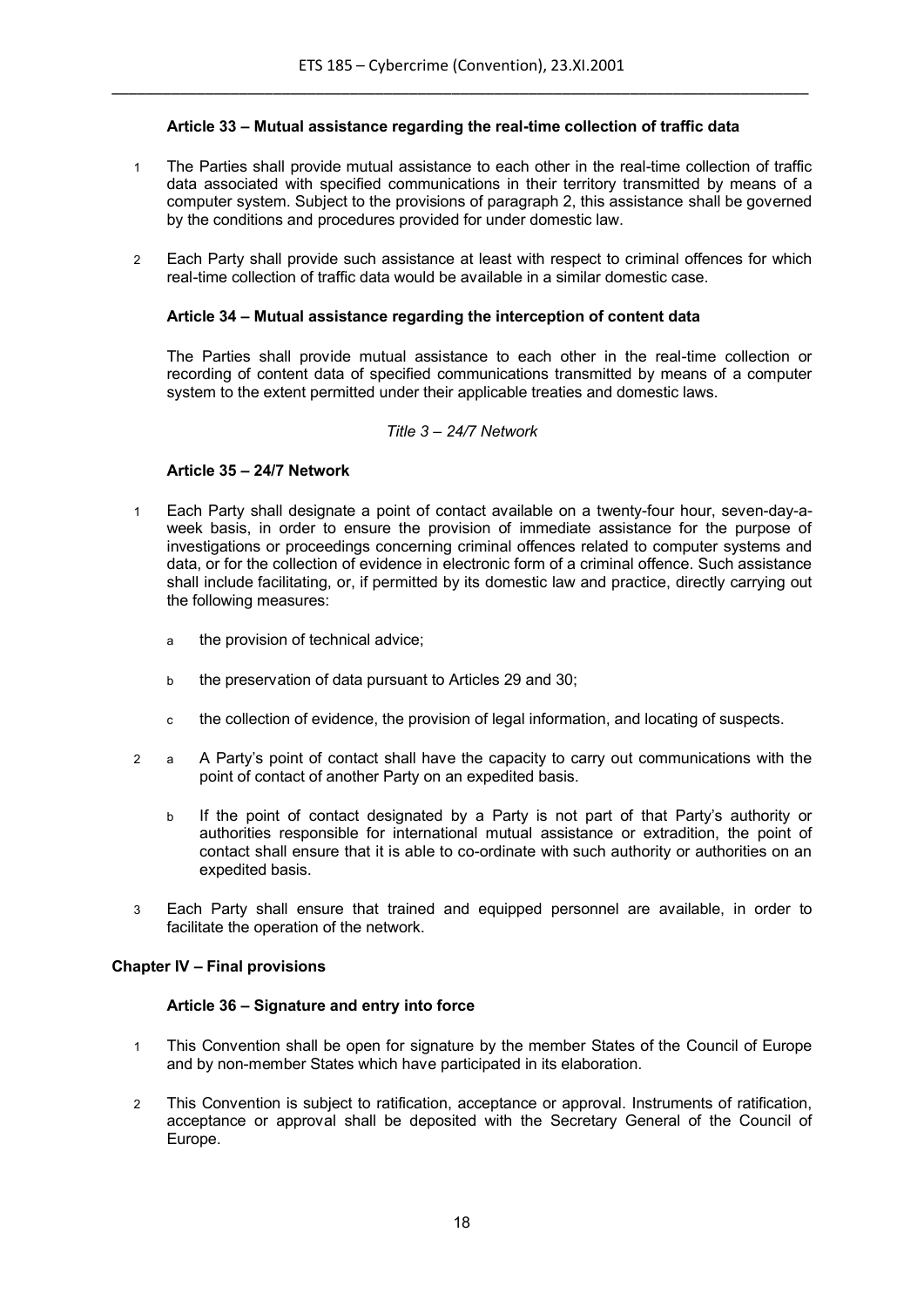- 3 This Convention shall enter into force on the first day of the month following the expiration of a period of three months after the date on which five States, including at least three member States of the Council of Europe, have expressed their consent to be bound by the Convention in accordance with the provisions of paragraphs 1 and 2.
- 4 In respect of any signatory State which subsequently expresses its consent to be bound by it, the Convention shall enter into force on the first day of the month following the expiration of a period of three months after the date of the expression of its consent to be bound by the Convention in accordance with the provisions of paragraphs 1 and 2.

## **Article 37 – Accession to the Convention**

- 1 After the entry into force of this Convention, the Committee of Ministers of the Council of Europe, after consulting with and obtaining the unanimous consent of the Contracting States to the Convention, may invite any State which is not a member of the Council and which has not participated in its elaboration to accede to this Convention. The decision shall be taken by the majority provided for in Article 20.d. of the Statute of the Council of Europe and by the unanimous vote of the representatives of the Contracting States entitled to sit on the Committee of Ministers.
- 2 In respect of any State acceding to the Convention under paragraph 1 above, the Convention shall enter into force on the first day of the month following the expiration of a period of three months after the date of deposit of the instrument of accession with the Secretary General of the Council of Europe.

## **Article 38 – Territorial application**

- 1 Any State may, at the time of signature or when depositing its instrument of ratification, acceptance, approval or accession, specify the territory or territories to which this Convention shall apply.
- 2 Any State may, at any later date, by a declaration addressed to the Secretary General of the Council of Europe, extend the application of this Convention to any other territory specified in the declaration. In respect of such territory the Convention shall enter into force on the first day of the month following the expiration of a period of three months after the date of receipt of the declaration by the Secretary General.
- 3 Any declaration made under the two preceding paragraphs may, in respect of any territory specified in such declaration, be withdrawn by a notification addressed to the Secretary General of the Council of Europe. The withdrawal shall become effective on the first day of the month following the expiration of a period of three months after the date of receipt of such notification by the Secretary General.

## **Article 39 – Effects of the Convention**

- 1 The purpose of the present Convention is to supplement applicable multilateral or bilateral treaties or arrangements as between the Parties, including the provisions of:
	- the European Convention on Extradition, opened for signature in Paris, on 13 December 1957 (ETS No. 24);
	- the European Convention on Mutual Assistance in Criminal Matters, opened for signature in Strasbourg, on 20 April 1959 (ETS No. 30);
	- the Additional Protocol to the European Convention on Mutual Assistance in Criminal Matters, opened for signature in Strasbourg, on 17 March 1978 (ETS No. 99).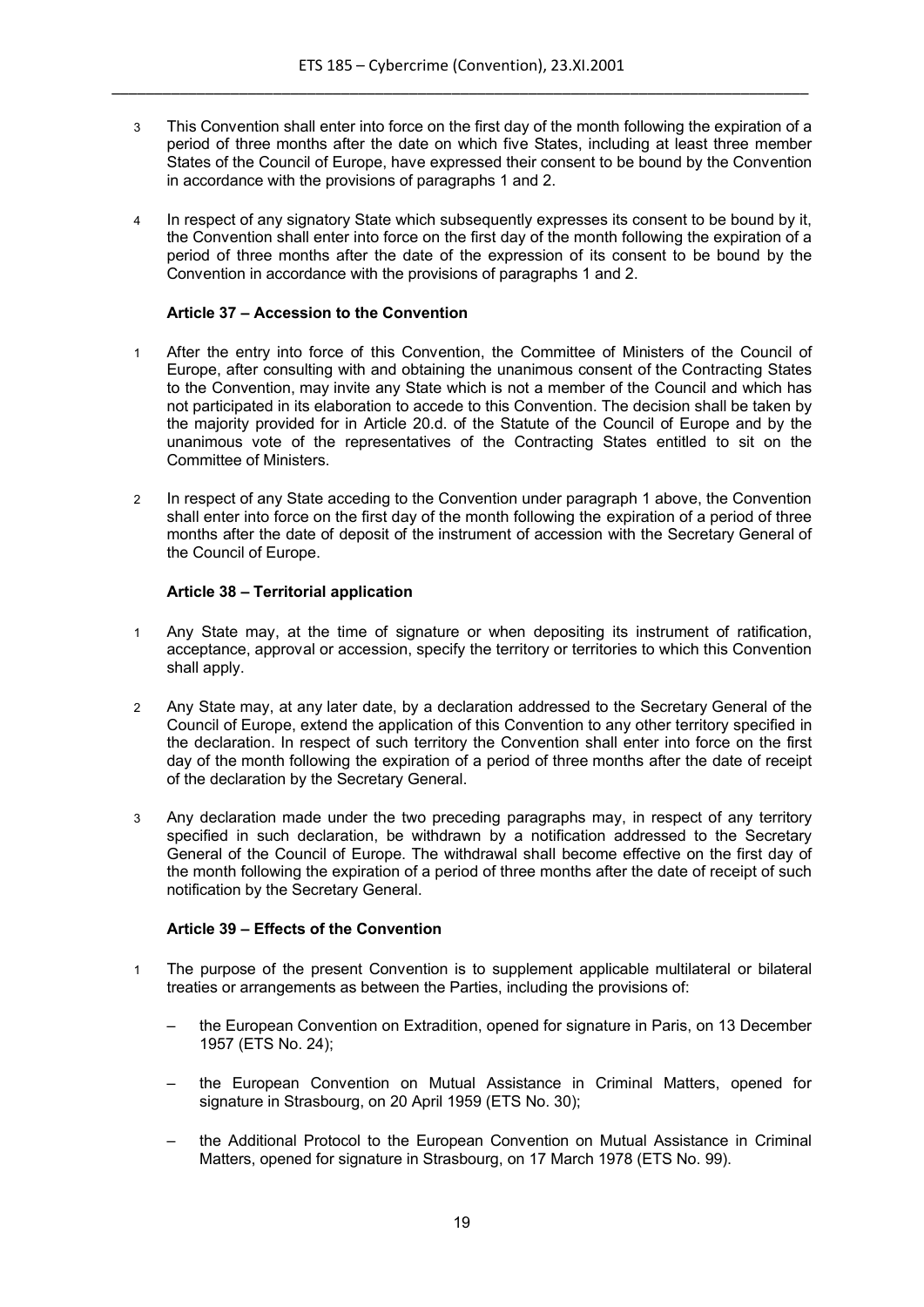- 2 If two or more Parties have already concluded an agreement or treaty on the matters dealt with in this Convention or have otherwise established their relations on such matters, or should they in future do so, they shall also be entitled to apply that agreement or treaty or to regulate those relations accordingly. However, where Parties establish their relations in respect of the matters dealt with in the present Convention other than as regulated therein, they shall do so in a manner that is not inconsistent with the Convention's objectives and principles.
- 3 Nothing in this Convention shall affect other rights, restrictions, obligations and responsibilities of a Party.

## **Article 40 – Declarations**

By a written notification addressed to the Secretary General of the Council of Europe, any State may, at the time of signature or when depositing its instrument of ratification, acceptance, approval or accession, declare that it avails itself of the possibility of requiring additional elements as provided for under Articles 2, 3, 6 paragraph 1.b, 7, 9 paragraph 3, and 27, paragraph 9.e.

### **Article 41 – Federal clause**

- 1 A federal State may reserve the right to assume obligations under Chapter II of this Convention consistent with its fundamental principles governing the relationship between its central government and constituent States or other similar territorial entities provided that it is still able to co-operate under Chapter III.
- 2 When making a reservation under paragraph 1, a federal State may not apply the terms of such reservation to exclude or substantially diminish its obligations to provide for measures set forth in Chapter II. Overall, it shall provide for a broad and effective law enforcement capability with respect to those measures.
- 3 With regard to the provisions of this Convention, the application of which comes under the jurisdiction of constituent States or other similar territorial entities, that are not obliged by the constitutional system of the federation to take legislative measures, the federal government shall inform the competent authorities of such States of the said provisions with its favourable opinion, encouraging them to take appropriate action to give them effect.

#### **Article 42 – Reservations**

By a written notification addressed to the Secretary General of the Council of Europe, any State may, at the time of signature or when depositing its instrument of ratification, acceptance, approval or accession, declare that it avails itself of the reservation(s) provided for in Article 4, paragraph 2, Article 6, paragraph 3, Article 9, paragraph 4, Article 10, paragraph 3, Article 11, paragraph 3, Article 14, paragraph 3, Article 22, paragraph 2, Article 29, paragraph 4, and Article 41, paragraph 1. No other reservation may be made.

## **Article 43 – Status and withdrawal of reservations**

- 1 A Party that has made a reservation in accordance with Article 42 may wholly or partially withdraw it by means of a notification addressed to the Secretary General of the Council of Europe. Such withdrawal shall take effect on the date of receipt of such notification by the Secretary General. If the notification states that the withdrawal of a reservation is to take effect on a date specified therein, and such date is later than the date on which the notification is received by the Secretary General, the withdrawal shall take effect on such a later date.
- 2 A Party that has made a reservation as referred to in Article 42 shall withdraw such reservation, in whole or in part, as soon as circumstances so permit.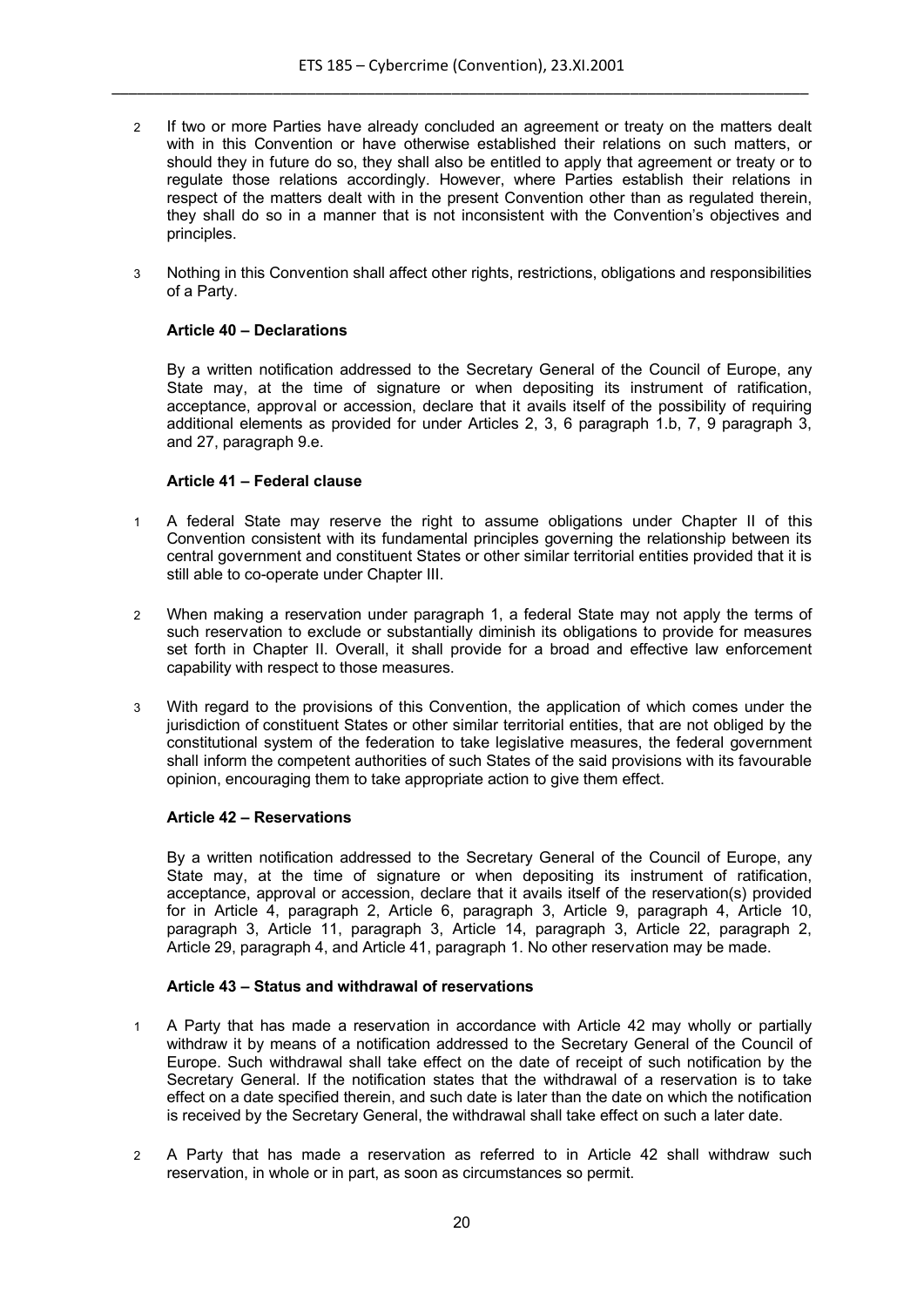3 The Secretary General of the Council of Europe may periodically enquire with Parties that have made one or more reservations as referred to in Article 42 as to the prospects for withdrawing such reservation(s).

## **Article 44 – Amendments**

- 1 Amendments to this Convention may be proposed by any Party, and shall be communicated by the Secretary General of the Council of Europe to the member States of the Council of Europe, to the non-member States which have participated in the elaboration of this Convention as well as to any State which has acceded to, or has been invited to accede to, this Convention in accordance with the provisions of Article 37.
- 2 Any amendment proposed by a Party shall be communicated to the European Committee on Crime Problems (CDPC), which shall submit to the Committee of Ministers its opinion on that proposed amendment.
- 3 The Committee of Ministers shall consider the proposed amendment and the opinion submitted by the CDPC and, following consultation with the non-member States Parties to this Convention, may adopt the amendment.
- 4 The text of any amendment adopted by the Committee of Ministers in accordance with paragraph 3 of this article shall be forwarded to the Parties for acceptance.
- 5 Any amendment adopted in accordance with paragraph 3 of this article shall come into force on the thirtieth day after all Parties have informed the Secretary General of their acceptance thereof.

### **Article 45 – Settlement of disputes**

- 1 The European Committee on Crime Problems (CDPC) shall be kept informed regarding the interpretation and application of this Convention.
- 2 In case of a dispute between Parties as to the interpretation or application of this Convention, they shall seek a settlement of the dispute through negotiation or any other peaceful means of their choice, including submission of the dispute to the CDPC, to an arbitral tribunal whose decisions shall be binding upon the Parties, or to the International Court of Justice, as agreed upon by the Parties concerned.

## **Article 46 – Consultations of the Parties**

- 1 The Parties shall, as appropriate, consult periodically with a view to facilitating:
	- a the effective use and implementation of this Convention, including the identification of any problems thereof, as well as the effects of any declaration or reservation made under this Convention;
	- b the exchange of information on significant legal, policy or technological developments pertaining to cybercrime and the collection of evidence in electronic form;
	- c consideration of possible supplementation or amendment of the Convention.
- 2 The European Committee on Crime Problems (CDPC) shall be kept periodically informed regarding the result of consultations referred to in paragraph 1.